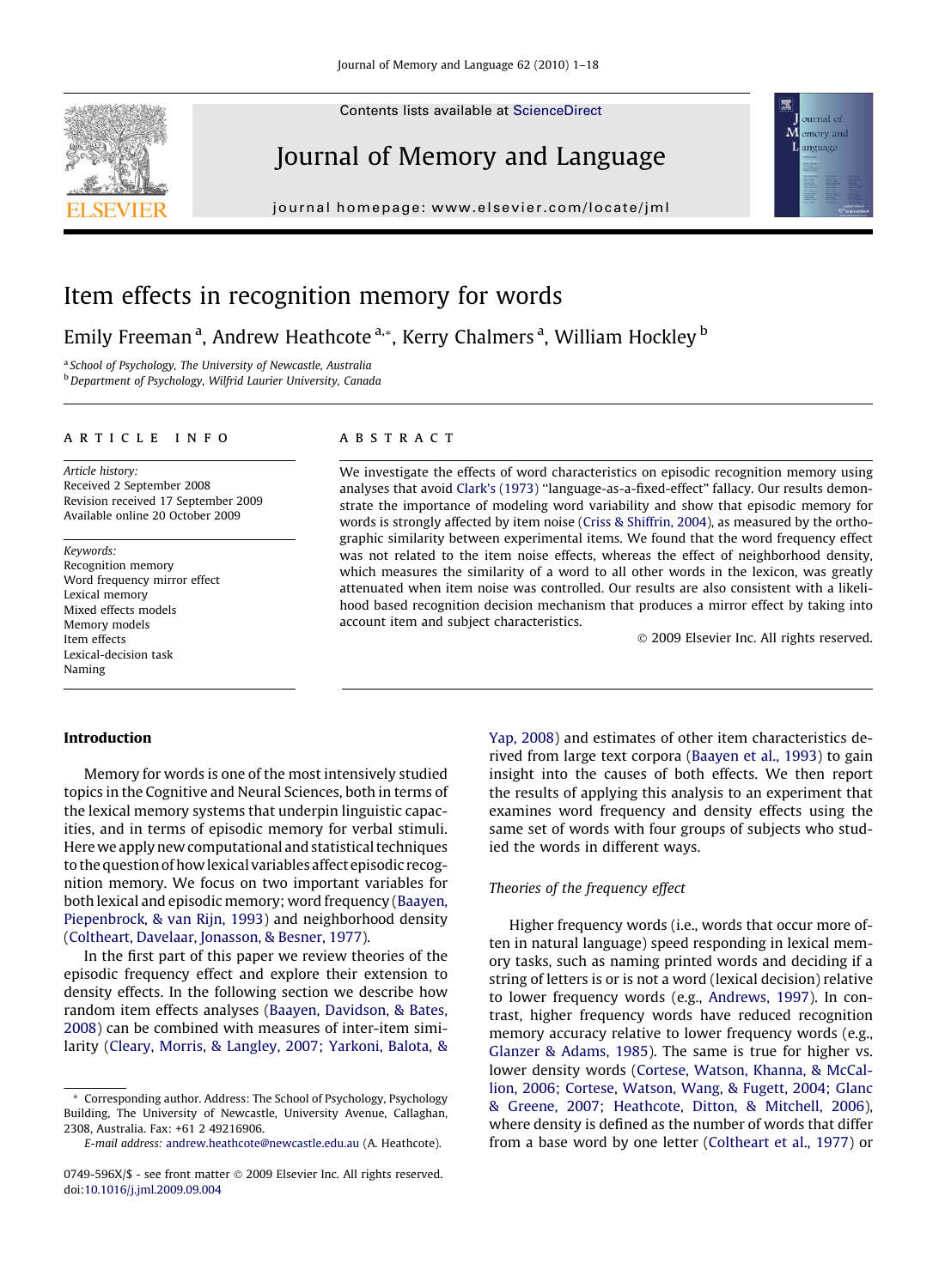phoneme (e.g., [Cleary et al., 2007](#page-16-0)). Density has been found to have a smaller effect than word frequency in episodic tasks [\(Heathcote](#page-16-0) et al., 2006). In the case of the lexical decision, density effects may be limited to low frequency words, and the density effect is larger when the nonwords used in the lexical-decision task are unlike words (e.g., are not pronounceable).

At least three types of explanation have been offered for the recognition memory word frequency effect. One is that lower frequency words attract more attention during study (e.g., [Glanzer & Adams, 1990; Malmberg & Nelson, 2003](#page-16-0)). Malmberg and Nelson focus on ''early-phase" word identification processes as the cause of attention differences, consistent with the observed pattern of slower performance in lexical memory tasks for lower frequency words. Given this hypothesis about word frequency, it seems reasonable to suggest that slower identification for low density words might cause them to receive increased study attention compared to high density words, resulting in more accurate episodic recognition.

A second suggested cause is that lower frequency words have more distinctive episodic representations. Lower frequency words are assumed to be more distinctive either because they have a lower level of context noise (e.g., [Den](#page-16-0)[nis & Humphreys, 2001](#page-16-0)) or a lower level of item noise (e.g., [McClelland & Chappell, 1998; Shiffrin & Steyvers, 1997](#page-16-0)). Context noise occurs due to an increase in the strength and/or probability of chance matches between a reinstatement of the study context and other contexts in which the test item has occurred. Item noise occurs due to an increase in the strength and probability of chance matches between a test item and memory traces of studied items.

Given that it is also reasonable to expect a greater level of chance orthographic and phonological matches for high density test items, density effects might also be explained by increased item noise. The density effect might also be caused by context noise because the constituents of high density words (i.e., the parts they share with many other words) will appear in more pre-experimental contexts than the constituents of low density words. In [Dennis](#page-16-0) [and Humphrey's \(2001\)](#page-16-0) model, however, words are assumed to usually have a ''unitized" representation unless the encoding task specifically emphasises their constituents. Hence, in their model, context noise is unlikely to explain the density effect.

A third type of explanation attributes episodic frequency effects for unstudied (new) and studied (old) test items to different causes. Low frequency new items are assumed to be less familiar (Joordens & Hockley, 2000; [Reder, Angstadt, Cary, Erickson, & Ayers, 2002\)](#page-16-0) than high frequency new items, because they have been less frequently experienced in the past, and so are less likely to cause a false alarm (i.e., an old response to a new item). However, low frequency old items are assumed to be easier to recollect (Joordens & Hockley, 2000; Reder et al., 2002). When these latter factors are sufficiently influential, they can overcome the effect of familiarity, causing a higher hit rate (i.e., an old response to an old item) for low frequency words. The combined pattern of fewer false alarms and more frequent hits for low than high frequency words is called a mirror effect. A reviewer noted that the opposite

direction of frequency and density effects between lexical and episodic recognition tasks might also be called a mirror effect. We agree, but adhere to the standard reference of the term ''mirror effect" to opposite effects on false alarms and hits in episodic recognition.

If familiarity is, at least in part, determined by the frequency with which the constituents of words are experienced, high density words should be more familiar than low density words, because their constituents occur more often in other words. An effect of density on recollection is also possible if low density words have more distinctive episodic representations. [Reder et al. \(2002\)](#page-16-0) suggest that low frequency words are more distinctive because of lower context noise, that is, because they have appeared in fewer pre-experimental contexts than high frequency words. As in [Dennis and Humphreys' \(2001\)](#page-16-0) model, whether this context noise mechanism could explain the density effect depends on whether context noise is associated with the constituents of words. However, Yonelinas (2002) suggests that recollection is mainly affected by semantic properties, and so in his theory there is unlikely to be any relationship between density and recollection.

#### The mirror effect

As previously described, two process theories assume that the word frequency mirror effect in recognition memory arises from the opposing effects of two underlying factors. Theories which attribute the word frequency effect to a single factor can also produce a mirror effect by assuming different decision criteria for low and high frequency items (e.g., [Gillund & Shiffrin, 1984\)](#page-16-0). More recent single-factor theories predict a mirror effect because recognition decisions are based on an estimate of the likelihood that a test item is old. These theories include REM (Retrieving Effectively from Memory, [Shiffrin & Steyvers, 1997](#page-17-0)), SLiM (Subjective Likelihood Model, [McClelland & Chappell, 1998\)](#page-16-0), BCDMEM (Bind-Cue-Decide Memory Model, [Dennis &](#page-16-0) [Humphreys, 2001](#page-16-0)) and ALT (Attention-Likelihood Theory, [Glanzer & Adams, 1990\)](#page-16-0).

In these theories, likelihood is estimated by combining a test item's match to episodic memory (i.e., memory strength) with knowledge about items. In ALT, the knowledge is specific to the particular test item (i.e., the level of attention given to that item during study). In the other likelihood theories this knowledge is more general. In REM, item knowledge is captured by the g parameter, which is based on all items previously experienced. In SLiM, item knowledge is captured by the  $p$  parameter, which is based on all items in the study list. In all cases, the outcome is that likelihood values for new and old test items of the same type (e.g., frequency) tend to be centered around a common origin (see [Glanzer, Adams, & Iverson,](#page-16-0) [1991](#page-16-0), for discussion related to ALT). Centering spreads the effect of the single factor to both new and old items, and so tends to create a mirror effect.

Likelihood theories naturally provide an explanation of the generality of the mirror effect, which occurs for a range of item variables besides word frequency ([Glanzer &](#page-16-0) [Adams, 1985\)](#page-16-0). This is the case because any single item factor that influences accuracy will tend to have its effect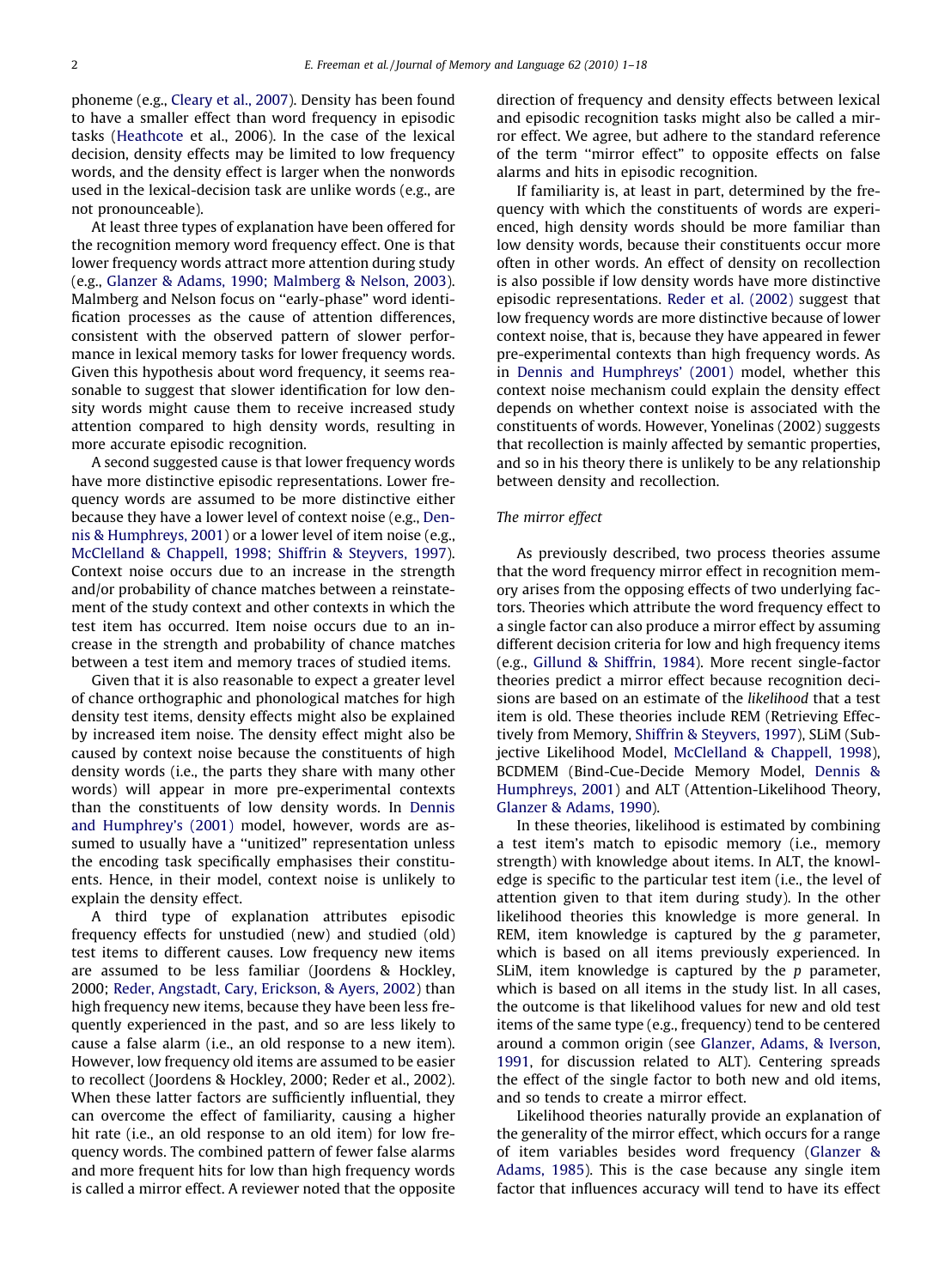spread to both new and old items due to centering. To the degree that likelihood theories predict a mirror effect due to any item property that affects accuracy, they will predict that density causes a mirror effect.

Because item mirror effects tend to be centered on a common origin, likelihood theories also predict approximately equal response bias for each type of item (e.g., for all combinations of low and high density and frequency items). That is, the tendency to respond ''old" averaged over new and old items is the same for each item type. The single-factor criterion shift explanation, and two process explanations, can also accommodate equal bias, but do not predict this finding unless further elaborated to explain why the appropriate criterion shift, or tradeoff between the effects of the two processes, occurs.

In summary, most of the factors that have been identified as causing the word frequency mirror effect in episodic recognition might plausibly also apply to density effects. Two of these factors are specific to old items, differences in attention during study and differences in the probability of recollection, whereas two other factors, differences in distinctiveness and familiarity, apply to both new and old items. A mirror effect can occur either because of a tradeoff between two factors (e.g., familiarity and recollection) or because of the effect of a single factor on the recognition decision process (e.g., due to a criterion shift or likelihood based decisions). In the next section we discuss new statistical analyses that can be used to investigate the causes of the word frequency and density effects.

#### Random item effects models

Although word frequency and density effects on episodic recognition accuracy are reliable in the sense of being experimentally replicable, reported findings rely on ''setlevel analyses" ([Lamberts, Brockdorff, & Heit, 2003](#page-16-0)) that aggregate over items. [Rouder and Lu \(2005\)](#page-17-0), see also [Rou](#page-17-0)[der, Lu, Morey, Sun, and Speckman \(2008\)](#page-17-0) showed that such set-level analyses produce biased estimates of the signal detection theory  $d'$  measure of accuracy (Macmillan  $\&$ [Creelman, 2005](#page-16-0)). Their application of signal detection theory assumed that subjects classify a test item as old if its episodic memory strength is greater than a criterion (c). New and old test item memory strengths were assumed to have equal variance normal distributions that differ in their means by an amount equal to  $d'$ . In a set-level analysis, item variation is confounded with memory strength variation, which causes  $d'$  (i.e., the difference between the means of memory strength distributions) to be underestimated.

The bias identified by [Rouder and Lu \(2005\)](#page-17-0) is asymptotic, meaning that it cannot be ruled out by experimental replication or using large item sets. Where the level of item variation differs between experimental conditions (e.g., comparisons of high vs. low frequency or density words) different levels of underestimation can confound effect tests. Fortunately, the bias can be avoided by treating items as a random effect. In the following sections we review the theory and practice of random effect modeling and discuss the advantages which this approach brings to the analysis of recognition memory for words.

# Random-effects-models

Experimental factors can be treated as arising from effects that are either fixed or random. Fixed effects are associated with experimental manipulations that are exactly repeatable. For example, a ''test-type" factor, with levels consisting of test items that either have or have not been studied (i.e., old vs. new), is a fixed effect. Random effects are most familiar to psychologists when applied to subjects, as the standard assumption made in analysis of variance (ANOVA) and covariance (ANCOVA) is that subjects are a random effect. This assumption is made because interest usually focuses on what a sample of subjects tells the experimenter about the population of subjects. [Clark](#page-16-0) [\(1973\)](#page-16-0) argued that a population focus is also appropriate for linguistic items as experimenters usually select item sets to be representative of a population of items (e.g., high frequency words). In this case it is appropriate to also treat items as a random effect, and Clark characterized the assumption that items are a fixed effect as the ''language-as-fixed-effect-fallacy".

Often experiments with random factors aim to compare the characteristics of different populations, such as high vs. low frequency words or male vs. female subjects. The different populations constitute a fixed effect (e.g., the effect of word frequency or gender) whereas the members of the population sampled in an experiment (i.e., the particular words or subjects) constitute the random effect. Populations are usually modeled by parametric distributions, such as the normal distribution. The parameters of the population distributions, such as their means and standard deviations, and potentially other parameters such as correlations in the case of multivariate population distributions, can be used to describe the populations.

Parameters that describe the nature of the random variability in a population, such as standard deviations and correlations, are usually called random effect parameters. The population means are usually called fixed effect parameters because they can be separated from the random effects. For example, a normal distribution with mean ( $\mu$ ) and standard deviation ( $\sigma$ ), N( $\mu$ ,  $\sigma$ ), can be written as the sum of the mean and a zero centered random effect:  $\mu$  + N(0,  $\sigma$ ). However, it is important to note that a mean estimated by a fixed effects analysis is not necessarily the same as a mean estimated by a random effects analysis. This is the case because random-effects-models obtain estimates of population parameters, and associated measures of estimation uncertainty (e.g., standard errors), in a way that takes into account both the assumed form of the population distribution and the fact that a new sample from the population will likely differ from the one presently under consideration. As a result, statistical tests based on random effects analysis can be used to make valid inferences about the population.

In contrast, when an effect is treated as fixed, inferential results are valid for the particular effect levels (e.g., items or subjects) used in the experiment, but underestimate error in generalizing to another sample (e.g., estimated confidence intervals are too narrow). Hence, assuming an effect is fixed when it is actually random produces overly optimistic estimates of the reliability of the effect in a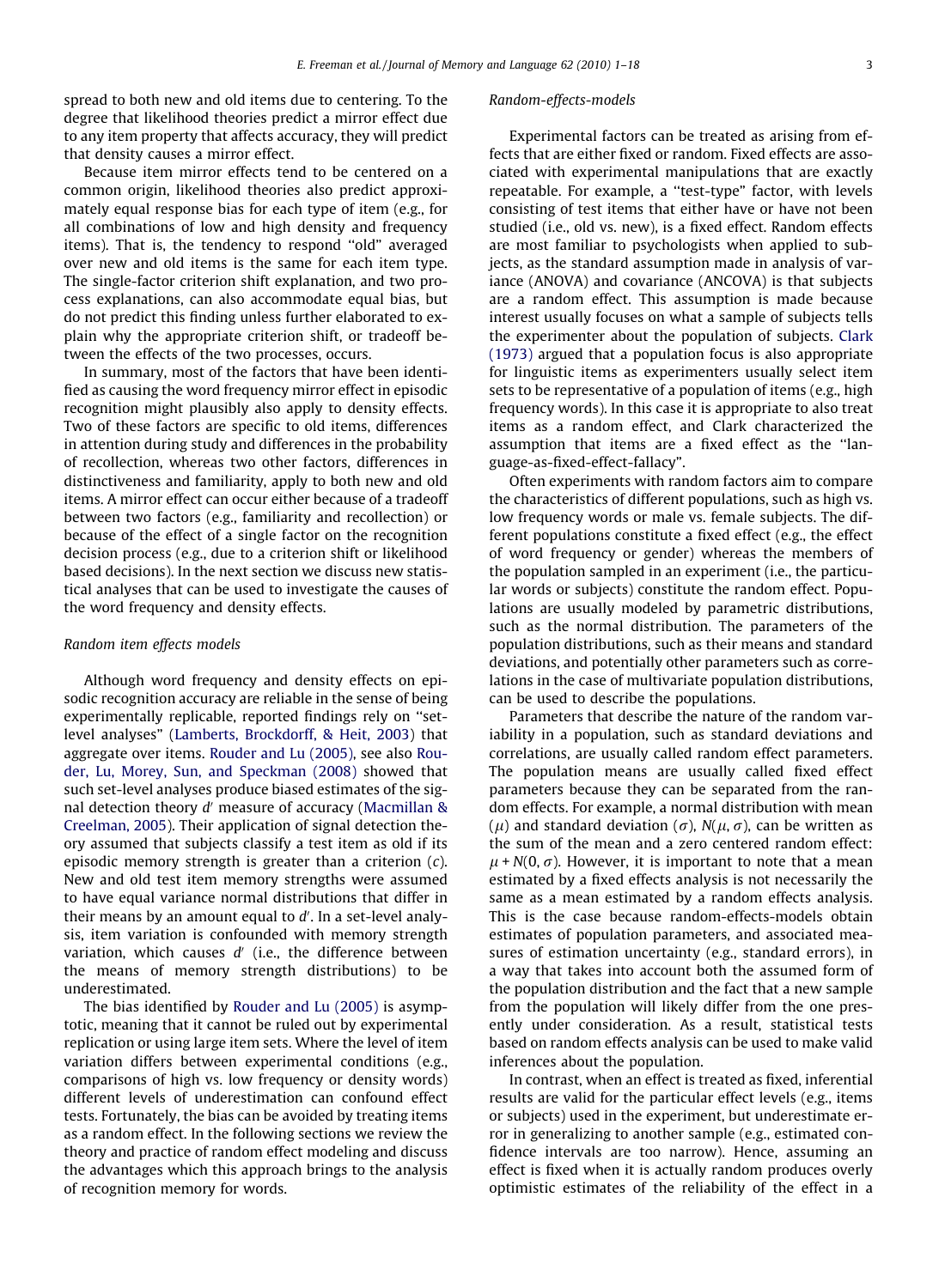new sample, resulting in inflated Type 1 error rates. [Rouder](#page-17-0) [and Lu \(2005\)](#page-17-0) showed that erroneously treating either subject or item effects as fixed in a recognition memory paradigm can cause an inflation of Type 1 error rates that can be surprisingly large, as well as decreasing power (see also [Baayen et al., 2008\)](#page-16-0). Hence, statistical analysis should ideally treat both subjects and items as random effects in the same analysis.

#### Fitting random-effects-models

An analysis with simultaneous random item and random subject effects is technically difficult in designs used to examine episodic recognition memory. Such designs are necessarily incomplete with respect to the crossing of items and subjects, as items are divided into a studied (old) and unstudied (new) set for each subject. That is, any one subject only experiences a given item as old or new, not both. As [Lamberts et al. \(2003\)](#page-16-0) note, this design limitation is difficult to avoid, as test items cannot be repeated within subjects without changing the nature of the task to temporal or list-context discrimination.

Fortunately, recently developed Bayesian [\(Rouder et al.,](#page-17-0) [2007](#page-17-0)) and maximum likelihood ([Bates, 2005](#page-16-0)) analyses are applicable to incomplete designs, as long as: (a) random item and subject effects are assumed to be additive and (b) a large and variable sample of subjects and items is available. The latter assumption held for our large data set consisting of over 27,000 observations from around 100 subjects and 300 items. We applied maximum likelihood analysis to our data largely because of convenience; it allowed us to efficiently specify and compare a large range of random effects models. In particular our analysis used the linear mixed effects package (lme4, Version 0.99875-9) for the R statistical environment ([R Develop](#page-16-0)[ment Core Team, 2007\)](#page-16-0). This package can fit generalized linear mixed models [\(McCullagh & Nelder, 1989](#page-16-0)), one of which, the binomial probit model, is equivalent to the signal detection model examined by [Rouder et al. \(2007,](#page-17-0) [2008\) and Rouder and Lu \(2005\)](#page-17-0).

Mixed effect models (i.e., models with a mixture of fixed and random effects) take advantage of the separation between fixed and random effects parameters by allowing for different models of experimental factors for each type of parameter. For example, it might be assumed that fixed effects vary as a function of all of the factors manipulated in an experimental design, whereas random effects depend on only a subset of these factors. Usually the random effects model is simpler than the fixed effects model because an overly complex random effects model can make estimation numerically unstable (i.e., it either fails or produces unreasonable parameter estimates). In contrast, specifying a complex fixed effects model that can exactly fit the means in each experimental condition (i.e., a ''saturated" model, the conventional assumption in ANOVA) does not usually cause estimation problems. Consequently a saturated fixed effects model is usually assumed in mixed model analysis. In contrast, a forward model selection strategy (i.e., comparing increasingly complex models) must be adopted to identify a random effects model that

adequately describes the data with a minimum number of parameters.

For example, as a first step in forward selection, models with only random subject effects or only random item effects might be compared to a more complex model with additive item and subject effects. If the latter model is preferred it indicates that the data contain reliable item and subject random effects. This model would then be adopted and compared to more complex models incorporating effects of experimental manipulations on random effect parameters, and the process iterated until the best model is found ([Baayen et al., 2008](#page-16-0)). A range of criteria may be used to guide the model selection process, such as a significant improvement in fit or a reduction in information criteria which balance misfit with a penalty for the number of model parameters. Two such measures, AIC, the Akaike Information Criterion and BIC, the Bayesian Information Criterion ([Myung & Pitt, 1997; Vaida & Blanchard, 2005\)](#page-16-0), are provided by the *lme4* software.

BIC imposes the harshest penalty for complexity, and we found it generally performed best in terms of selecting models with numerically stable random effect parameter estimates with reasonable values. We report model selection results in terms of the probability that a given model is best within a set of models, which can be obtained by a transformation of BIC ([Wagenmakers & Farrell, 2004\)](#page-17-0). We label this probability  $p_{\text{BIC}}$ ; it can be directly interpreted as the probability that a model is correct ([Raftery, 1995\)](#page-16-0). We assess the strength of evidence associated with a  $p_{\text{BIC}}$  value against conventions similar to those suggested by Raftery:  $p_{\text{BIC}}$  < .75 provides weak evidence,  $0.75 \leq p_{\text{BIC}}$  < .95 provides positive evidence,  $0.95 \leq p_{BIC}$  < .99 provides strong evidence and  $p_{\text{BIC}}$  > .99 provides very strong evidence.

Random effect parameters are often treated as ''nuisance" parameters that must be estimated for statistical reasons but which have no psychological interest. However, this is not the case in our application because random effect parameters provide a test of predictions made by likelihood theories of episodic recognition. These theories predict that study items and subjects with low values in the new condition should have larger values in the old condition (i.e., a mirror effect). To illustrate, suppose subjects or items A and B have estimates of 1 and 2, respectively, in the new condition, and estimates of 4 and 3, respectively, in the old condition. The mirroring of orders results in a negative correlation between estimates from the new and old condition. As a result, model selection should support the inclusion of a test-type factor (i.e., a factor that differentiates studied and unstudied items) in the random effects model, and the associated correlation parameter between the levels of this factor should be negative. [Rouder](#page-17-0) [et al. \(2007\)](#page-17-0) found trends consistent with the latter prediction, but they were not statistically reliable. Our experiment, with over four times more observations, provides a more powerful test of both predictions.

Random parameter estimates associated with the testtype factor may also help to identify the mechanism that mediates an often replicated finding based on set-level analysis of episodic recognition memory. A plot of hit rates against false alarm rates, a Receiver Operating Characteristic (ROC), has a slope less than one when the rate measures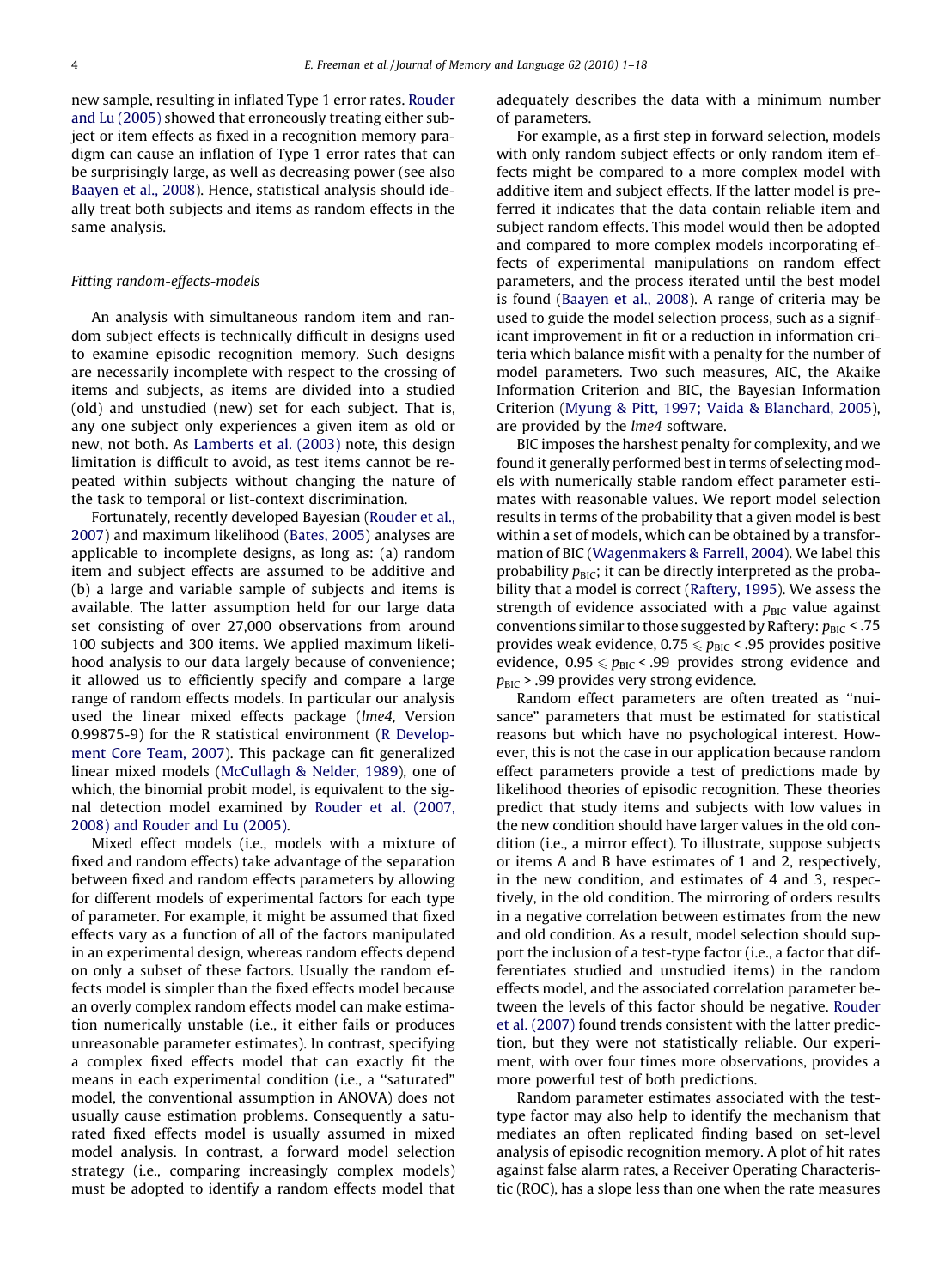are z-transformed (i.e., a zROC). In a signal detection theory framework this finding indicates that memory strength for old test items is more variable than memory strength for new test items. Several causes have been suggested for this finding, including causes related to underlying memory mechanisms (e.g., variations in recollection, Yonelinas, 1994, or study attention, [Ratcliff, Sheu,](#page-16-0) [& Gronlund, 1992](#page-16-0), for old test items) and causes related to the decision process when zROC measurement is based on confidence ratings (e.g., variation in confidence criteria, [Mueller & Weidemann, 2008](#page-16-0), or dynamic decision processes, [Ratcliff & Starns, 2009](#page-16-0)). As a set-level analysis confounds item and memory strength variation it cannot determine if these causes have their effect through an item specific mechanism. If this is the case, estimates of old test item variance will be greater than estimates of new test item variance in our analysis.

# Item covariates

Random item effects models provide another important advantage; they enabled us to control issues related to the particular set of items used in an experiment, through the use of item covariates. We used estimates of word frequency and density derived from the CELEX corpus [\(Baa](#page-16-0)[yen et al., 1993](#page-16-0)) to select item sets instantiating a tightly controlled 2  $\times$  2 (high–low) factorial manipulation of these variables. We adopted this high vs. low item set design because it is conventional in the analysis of frequency effects, which allowed us to compare our results to previous research. However, because we used relatively large item sets (75 items of each type) it was not possible to exactly equate item sets on variables such as average letter and bigram frequency that have been shown to be influential in lexical and episodic memory tasks [\(Andrews, 1997; Malm](#page-16-0)[berg, Steyvers, Stephens, & Shiffrin, 2002](#page-16-0)). To control these potential confounds we used these variables as item covariates in our analyses.

We also used item covariates to examine a second issue related to the particular sample of items used by a researcher; differences in average "inter-item similarity" between item sets ([Cleary et al., 2007\)](#page-16-0). Cleary et al. showed that inter-item similarity affected episodic recognition memory for nonwords; we investigate whether there is also an effect on memory for words. If there is a reliable relationship between our inter-item similarity covariates and memory performance it will support a role for item noise in episodic recognition. Inter-item similarity effects may also provide an item noise explanation of the effects of frequency and density. By definition, high density words are more likely to have higher inter-item similarity than low density words. It has also been suggested that high frequency words contain more common spelling and sound patterns than low frequency words ([Estes & Maddox,](#page-16-0) [2002; Landauer & Streeter, 1973\)](#page-16-0), and so they may also have higher inter-item similarity. In both cases, higher inter-item similarity could cause higher item noise, and hence reduced accuracy. If a reliable item set effect is attenuated or disappears when inter-item similarity measures are used as covariates, item noise is implicated as a cause of the item set effect.

#### Inter-item similarity

Because there is no agreed measure of similarity between words we considered five possible metrics of inter-item similarity: phonologically and orthographically based stem and Levenshtein similarity, and orthographic neighbor overlap. Both orthographic and phonological variants were used as similarity amongst words might depend on their constituent letters and/or their constituent phonemes. The stem similarity metrics provide a binary measure of similarity, classifying an item pair as either mismatching or matching. A pair matches if their first or last three phonemes, as used by [Cleary et al.](#page-16-0) [\(2007\),](#page-16-0) or letters are the same. Following Cleary et al. we quantified stem similarity for an item as equal to the sum of its matches with all other items in the experimental set.

The Levenshtein measure quantifies similarity between pairs of items in a more continuous manner than stem similarity. It is the inverse of Levenshtein distance, a measure of dissimilarity equal to the number of deletions, additions and substitutions required to transform one string of letters into another. Hence, Levenshtein similarity indicates that two strings are similar if it takes only a few such operations to convert one into the other. Levenshtein distance has found wide application in computer science (e.g., it can be used by spell checkers to guess potential corrections for misspelled words). [Yarkoni et al. \(2008\)](#page-17-0) also demonstrated the psycholinguistic utility of orthographic Levenshtein distance by showing it to be a good predictor of performance in naming and lexical-decision tasks. We used the inverse of Levenshtein distance (i.e., a measure of similarity) as the other covariates measured similarity. This enabled easier comparison among covariate effects (other methods of converting Levenshtein distance to a similarity measure, such as multiplying distance by minus one, did not produce appreciably different results).

Compared to stem similarity, the Levenshtein measure also takes a different approach to the ''alignment problem" (i.e., how to compute similarity between items of different lengths). Stem similarity aligns items on their first or last three constituents, ignoring any length difference, whereas the Levenshtein measure takes account of length differences. For example, our item sets consisted of words varying between four and six letters. At a minimum, two additions are required to transform a four letter word to a six letter word, which reduces Levenshtein similarity. In contrast stem similarity counts a four letter word as matching a six letter word as long as they share either their first or last three constituents.

Our final inter-item similarity covariate, neighbor overlap, is the number of times that words in an item's orthographic neighborhood are the same as, or are contained in, the neighborhoods of other experimental items. Although this covariate has not been used in previous work it was natural to include it here given that we examined the effects of a manipulation of orthographic neighborhood density. All else being equal, it is likely that neighbor overlap will confound our density manipulation because our high density items are likely to have higher neighborhood overlap than our low density items.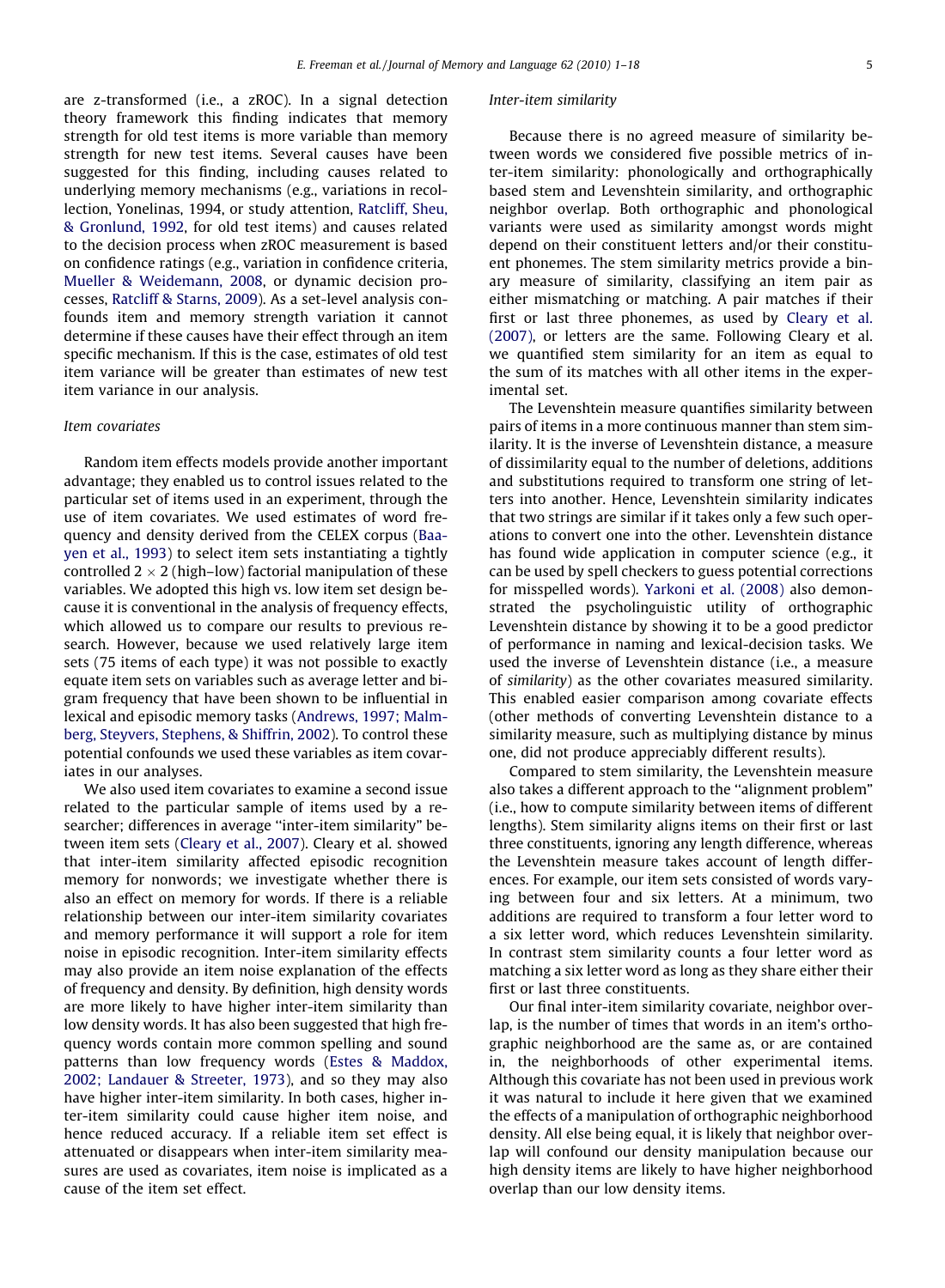# Item covariate model selection

We used a relatively large range of item covariates in order to perform a thorough investigation of potential confounding causes of the word frequency and density effects. However, this approach may be compromised by the statistical issue of ''over-fitting". That is, when all seven covariates are used, item-set effects may be attenuated due to chance rather than systematic relationships. One approach to this issue is to use only a subset of covariates that have a reliable effect by some criterion. Because of correlations amongst covariates it is not sufficient to identify this subset by applying the criterion to the results of an initial fit in which all covariates are included. Instead, we fit and compared all 128 (i.e.,  $2^7$ ) possible covariate subset models, ranging from a model with no covariates to the model with all covariates, and all combinations in between. Each model was specified separately and fit by lme4 (we wrote programs in R to automate the process as the computing time required to fit all of these models was substantial). We used BIC as our model selection criterion and report our results in terms of  $p_{\text{BIC}}$ .

Subset selection has a further weakness; it assumes there is no model uncertainty. That is, it assumes that the correct subset model can be identified with certainty, which is unlikely. However, having fit all subset models and obtained their  $p_{\text{BIC}}$  values, it is not necessary to select only one model. Instead, we can examine the average word frequency and density effects predicted by a weighted average of all models, where the weight is given by the model's  $p_{\text{BIC}}$  value. This procedure is called Bayesian Model Averaging (BMA) and it has been shown to have better predictive validity than assuming any single model [\(Raftery,](#page-16-0) [1995](#page-16-0)).

We were also interested in identifying which item covariates have a systematic association with episodic recognition memory performance and the size of their effects. Once again BMA provides a solution that takes account of model uncertainty. The probability that each covariate has an association can be obtained by summing model probabilities over the models in which it occurs. The estimated effect of each covariate, assuming that is does have an effect (i.e., should be included in a covariate model) is the probability weighted average of estimates from the models in which it occurs. Standard errors for these average estimates tend to be wider than for estimates from any individual containing the covariate [\(Raftery, 1995](#page-16-0)) as they take proper account of model uncertainty amongst the models that contain the covariate (in our case 64 models).

# Experiment

We investigated word frequency and density effects using a 2  $\times$  2 high-low item-set design and analyzed our results using additive random item and subject effects mixed models. Model selection analyses were used to determine an appropriate random effects model and to investigate the role of item covariates. These analyses aimed to answer a number of psychological questions:

- (1) Do subject and item variation both have an appreciable effect on recognition memory performance?
- (2) Does the test-type factor enter into the random effects model? If so, are old condition effects more variable than new condition effects, explaining setlevel zROC results, and are new and study (i.e., old–new) effects negatively correlated, as predicted by likelihood theories?
- (3) Are the word frequency and density effects previously found with set-level analysis reliable when random item effects are taken into account, or are they Type 1 errors resulting from the overestimation of reliability by set-level analysis?
- (4) Do word frequency and/or density effects enter into the random effects model? If so, can their effects on accuracy be explained by differences in variability between high and low sets rather than differences in mean memory strength?
- (5) Is episodic recognition influenced by inter-item similarity covariates? If so, is the direction of the effect as predicted by item-noise theories; a decrease in accuracy as inter-item similarity, and hence item noise, increases?
- (6) Can item noise, as measured by inter-item similarity covariates, or effects of the frequency of word constituents, such as letters or bigrams, explain the effects of word frequency or density?

The experiment that we report had four study conditions manipulated between-subjects: two ''free-study" conditions, where subjects were told only to memorize words studied for 1.5 s each for a later test; a lexical-decision task; and a naming task. In one of the free-study conditions words-only were studied. In the other, both words and nonwords (the same as used in the lexical-decision and naming tasks) were studied. The word-only condition is most typical of previous experiments examining word frequency and density effects. The word–nonword condition provides a control to examine the effects of including nonwords during study, and to provide an appropriate comparison with the other two tasks, which also included nonwords in the study task.

The variety of tasks we examined allows us to determine the robustness of item-set effects across different encoding manipulations. Note, however, that the study conditions differ in study-test lags and number of study items hence it is not appropriate to make comparisons of the overall level of performance across these conditions. The naming study task and the lexical-decision study task also yielded data that provided a manipulation check for our item sets in terms of lexical memory performance. As these study tasks also focus encoding specifically on identification processing they allow us to examine a prediction made by [Malmberg and Nelson's \(2003\)](#page-16-0) early-phase attention hypothesis; an effect of word frequency on recognition memory should only occur if there is a corresponding effect on study task performance. The same prediction is made for recognition memory density effects if they are also caused by attention differences in early-phase identification processes. In order to address these issues, in our results section we first report the outcomes of an analysis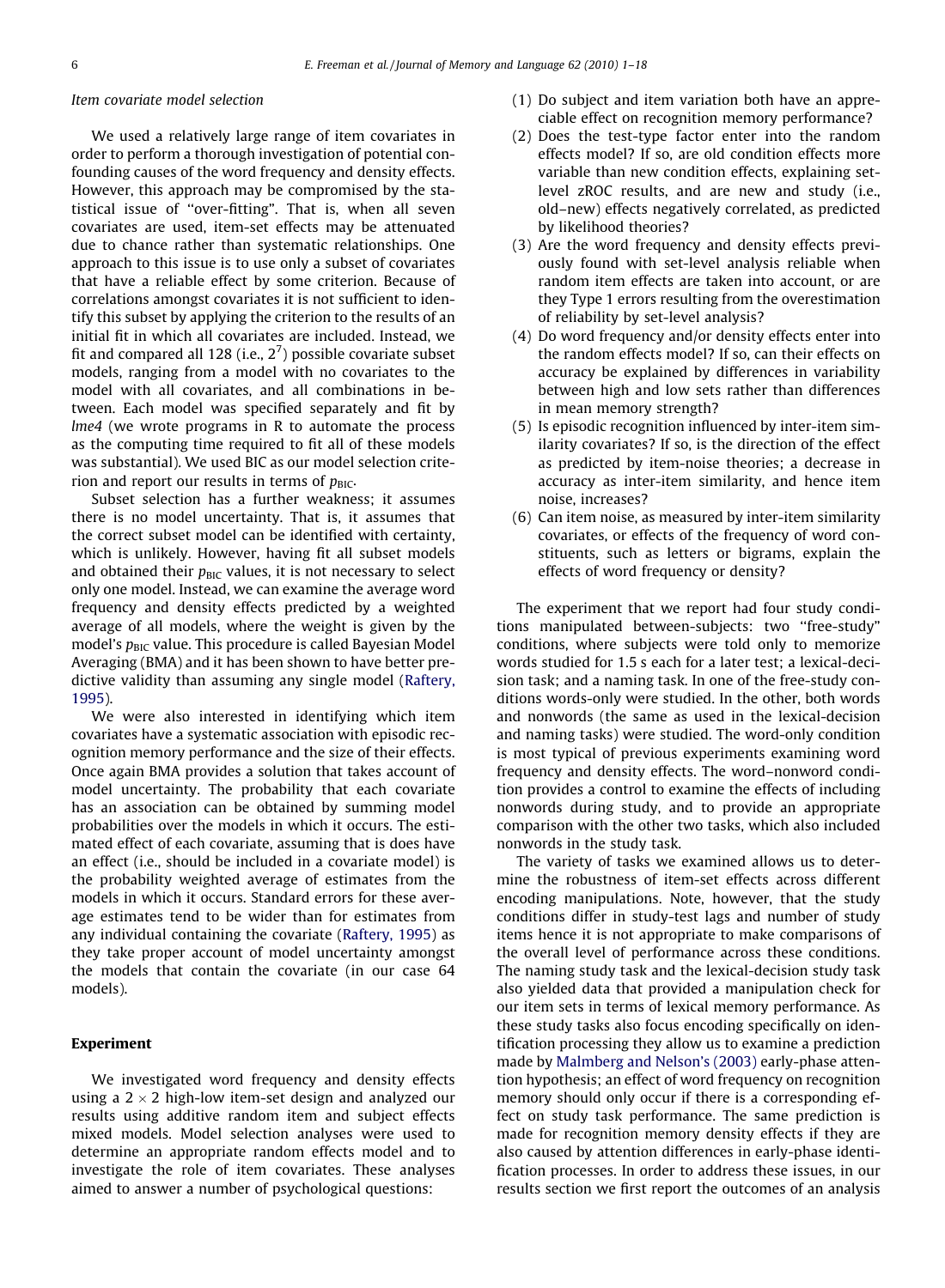<span id="page-6-0"></span>of performance in the lexical tasks before reporting results related to episodic recognition.

#### Method

#### Subjects

We tested 111 University of Newcastle undergraduates (31, 25, 28 and 27 in the word-only, word–nonword, lexical-decision and naming conditions, respectively). Subjects with accuracy less than 60% in the recognition task, less than 85% in lexical-decision, or who failed to respond on more than 10% of study or test trials were removed in the final sample (7, 2, 3, and 7 in the word-only, word–nonword, lexical-decision and naming conditions, respectively).

## Procedure

Subjects were presented with lists of words (word-only condition) or words and nonwords (word–nonword, lexical-decision and naming conditions) and asked to remember the words. In the word-only and word–nonword conditions study items were presented for 1.5 s. In the lexical-decision condition, subjects indicated whether each item was a word or a nonword, by pressing either the left (labeled word) or right (labeled nonword) outermost button on a 6-button response pad. The next study item appeared immediately after the lexical decision response was given. In the naming condition, subjects were asked to name each item aloud, and items remained on screen for 3 s. Naming time was recorded by a voice key. In the word–nonword, lexical-decision and naming conditions study lists were 30 words and 30 nonwords. In the wordonly condition study lists were 30 experimental words, and 8 primacy and 8 recency buffer words. At test subjects used a 6-button response pad to make old/new decisions on 60 of each type using a 6-point confidence scale  $(1 = sure-old to 6 = sure-new)$ . A maximum of 5 s was allowed for each test response, and the next test trial started immediately after a response was made. Subjects completed five study/test cycles. Assignment of items to lists, new/old, and presentation order, was randomly determined for each subject.

#### Items and item covariates

Items consisted of 300 words, 75 in each set making up a factorial combination of high and low density and frequency, and 300 nonwords, with equal numbers of 4, 5 and 6 letter items in each set (see Appendix). Table 1 gives the average density, frequency and covariate values for each word set, and overall correlations between these variables, and standard deviations for each. In most cases the magnitudes of the correlations are relatively small, indicating that the measures address different item characteristics.

Inter-item similarity covariates were calculated relative to test items (words) only, as phonology was not available for half of the nonwords, which were not pronounceable. The stem measures give the average number of matches out of a possible 299. The Levenshtein measures are the inverse of the mean distance between each item and the other 299 items. Hence, the average overall Levenshtein similarity of 0.22 corresponds to a distance of 4.5 (i.e., an average of 4.5 additions, deletions and substitutions to transform one word into another). Neighbor overlap is the average number of times an item or its neighbors matches the other 299 items or their neighbors.

#### Results

Because mixed model analysis provides a rich set of outcomes we first provide an overview of the different types of results. Results are presented graphically, first for study tasks [\(Fig. 1](#page-7-0)) and then for episodic recognition [\(Figs. 2–5](#page-8-0)). As the majority of the results concern signal detection theory measures of episodic performance we overview [Figs. 2–5](#page-8-0) first. Study task performance was measured by response time (RT), which requires some different analyses than episodic recognition. We discuss these

#### Table 1

Item set means for low density (LN), high density (HN), low frequency (LF) and high frequency (HF), overall item standard deviations (SD), and correlations. Correlations given in bold are significant  $p < .01$ , those in italics are  $.01 \le p < .05$ . Phon.: inter-item phonological similarity. Orth.: inter-item orthographic similarity.

|                                     | Item set means |             |             |             | Overall   | Overall correlations |     |           |           |     |     |        |                |
|-------------------------------------|----------------|-------------|-------------|-------------|-----------|----------------------|-----|-----------|-----------|-----|-----|--------|----------------|
|                                     | <b>LNLF</b>    | <b>LNHF</b> | <b>HNLF</b> | <b>HNHF</b> | <b>SD</b> | F                    | LF  | <b>BF</b> | <b>SP</b> | SO. | LP  | LO     | N <sub>O</sub> |
| Density $(N)^a$                     | 2.07           | 2.15        | 9.15        | 9.09        | 4.04      | .01                  | .24 | .44       | .38       | .28 | .27 | .34    | .61            |
| $log_{10}$ (Word frequency) $(F)^a$ | 0.73           | 1.75        | 0.74        | 1.76        | 0.54      |                      | .06 | .07       | .05       | .00 | .12 | .07    | $-.04$         |
| Letter frequency $(LF)^b$           | 0.069          | 0.072       | 0.078       | 0.079       | 0.016     |                      |     | .32       | .23       | .06 | .12 | .24    | .16            |
| Bigram frequency $(BF)^c$           | 1170           | 1288        | 1931        | 2095        | 1008      |                      |     |           | .18       | .39 | .14 | .08    | .30            |
| Stem phon. $(SP)^d$                 | 0.88           | 0.84        | 1.77        | 2.24        | 1.96      |                      |     |           |           | .34 | .06 | .13    | .43            |
| Stem orth. (SO)                     | 1.53           | 1.37        | 2.43        | 2.53        | 2.49      |                      |     |           |           |     | .05 | $-.15$ | .46            |
| Levenshtein Phon. $(LP)^{d,e}$      | 0.21           | 0.22        | 0.22        | 0.23        | 0.018     |                      |     |           |           |     |     | .48    | .09            |
| Levenshtein orth. $(LO)^e$          | 0.21           | 0.21        | 0.22        | 0.22        | 0.014     |                      |     |           |           |     |     |        | .12            |
| Neighbor overlap $(NO)^a$           | 0.35           | 0.63        | 6.79        | 5.55        | 5.58      |                      |     |           |           |     |     |        |                |
|                                     |                |             |             |             |           |                      |     |           |           |     |     |        |                |

Calculated using the N-Watch program ([Davis, 2005](#page-16-0)).

<sup>b</sup> [Malmberg et al.'s \(2002\)](#page-16-0) procedure was used obtain mean token (i.e., word frequency weighted) letter frequency for each word.

Token (i.e., word frequency weighted) bigram frequencies taken from the N-Watch program ([Davis, 2005](#page-16-0)).

<sup>d</sup> Phonology for all items was obtained from the ARC nonword database [\(Rastle, Harrington, & Coltheart, 2002](#page-16-0)).

<sup>e</sup> Levenshtein distance was calculated using the ''sdists" function available in the ''cba" package ([Buchta & Hahsler, 2007\)](#page-16-0) for R [\(R Development Core](#page-16-0) [Team, 2007](#page-16-0)) with a weight vector (1, 0, 1), corresponding to the algorithm used by [Yarkoni et al. \(2008\)](#page-17-0).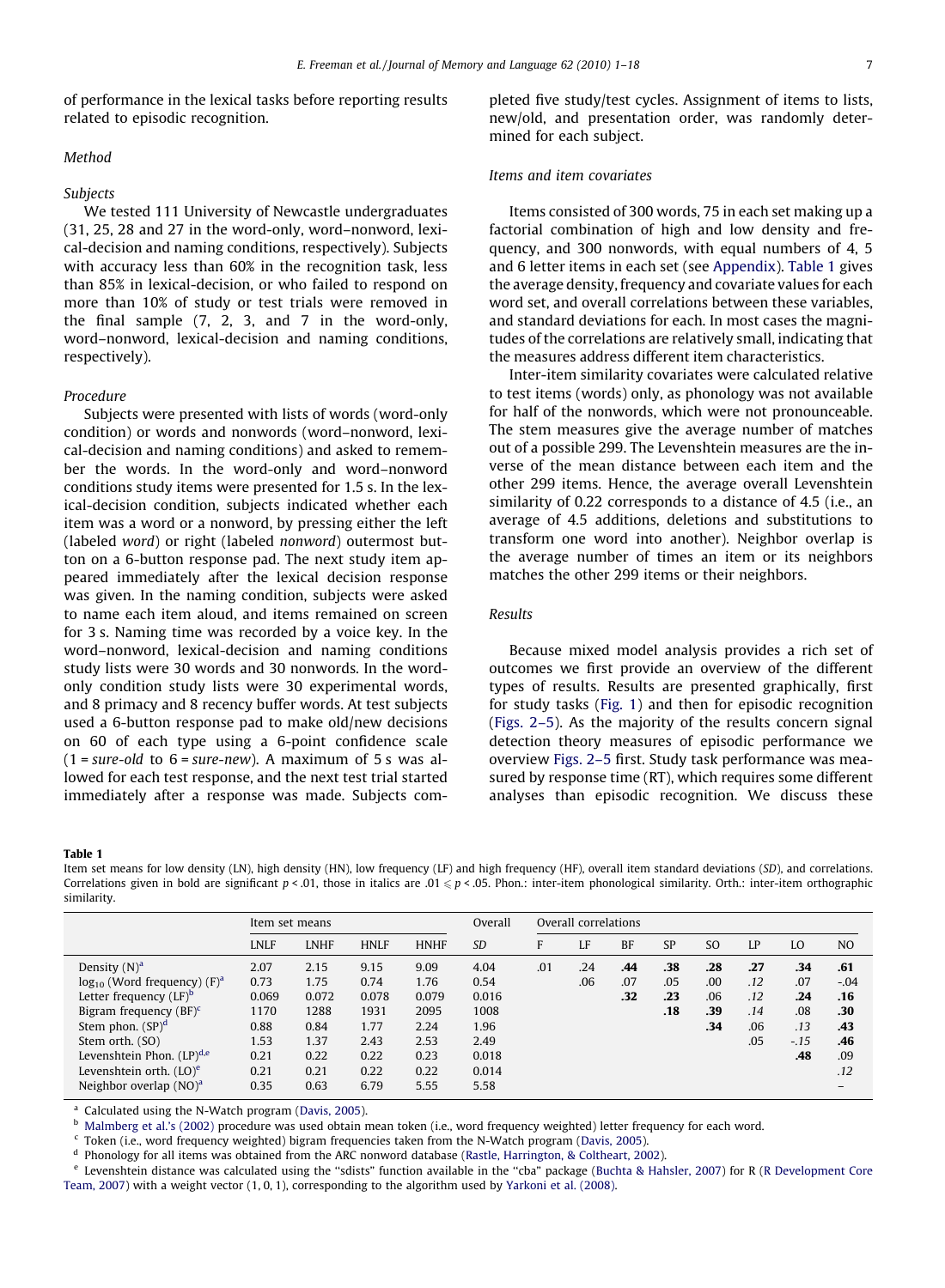<span id="page-7-0"></span>

Fig. 1. Top row: Fixed effect estimates and Highest Posterior Density (HPD) 68% intervals (corresponding approximately to a normal standard error) on the seconds scale. Bottom row: Effect estimates and 95% HPD intervals on a logarithmic scale (where these effects are reliable at the  $p < .05$  level intervals do not include zero). Note that LD = lexical decision, NA = naming, LF = low frequency, HF = high frequency, LN = low density, HN = high density and the FxN is the frequency by density interaction (high density minus low density frequency effect, or equivalently high frequency minus low frequency density effect). HPD intervals were obtained using the languageR package ([Baayen, 2008](#page-16-0)).

differences in the following section that addresses Fig. 1 and study task results in detail.

Episodic recognition results are first presented in terms of estimates of population hit and false alarm rates and in terms of corresponding accuracy and bias estimates [\(Fig. 2\)](#page-8-0). Population estimates were obtained by fitting a single mixed model directly to the binary test responses (i.e., old vs. new) in all study conditions. Results in [Fig. 2](#page-8-0) are accompanied by standard errors appropriate for population inference. Accuracy is indicated in terms of the  $d'$ measure and bias in terms of the  $c$  (criterion) measures of use in signal detection theory. When  $c = 0$  responding is unbiased, when it is less than zero there is a bias to respond "old" and when it is greater than zero there is a bias to respond "new". Both  $d'$  and c measures are on the inverse cumulative normal  $(z)$  scale. Hit rates and accuracy are shown in the upper portion of each panel in [Fig. 2](#page-8-0) and false alarm rates and bias are shown in the lower portion of each panel.

We also use figures to present the results of single degree of freedom word frequency and density effect and covariate effect tests and corresponding effect estimates for the  $d'$  and  $c$  measures. We use the term "reliable" to indicate effects that are significant at the two-sided  $p$  < .05 level. Population effect reliability can be directly apprehended from the figures by determining whether the accompanying 95% confidence intervals include a zero effect, indicated by a horizontal dotted line. These intervals were obtained from the *lme4* software by multiplying the square root of the main diagonal of the parameter variance–covariance matrix by 1.96. Parameters which correspond to the effects shown in the figures were obtained by specifying appropriate contrasts for the factors used in the analysis. Covariate effect estimates [\(Fig. 3\)](#page-9-0) are accompanied by estimates of the probability that each covariate has an effect as estimated by BMA analysis. Discussion of the covariate model selection process accompanies discussion of [Fig. 3.](#page-9-0) Word frequency and density effect estimates [\(Fig. 4\)](#page-10-0) are shown for three types of covariate models: (a) with no covariate adjustment, (b) with adjustment for all covariates and (c) adjusted by a weighted average of covariates with weights determined by BMA. Comparison between these different effect estimates illustrates the effects of covariates on word frequency and density effects.

Estimates of random effect standard deviations and correlations parameter estimates (also on the z scale) are given graphically with 95% confidence intervals in [Fig. 5,](#page-11-0) which shows estimates for the model with no covariates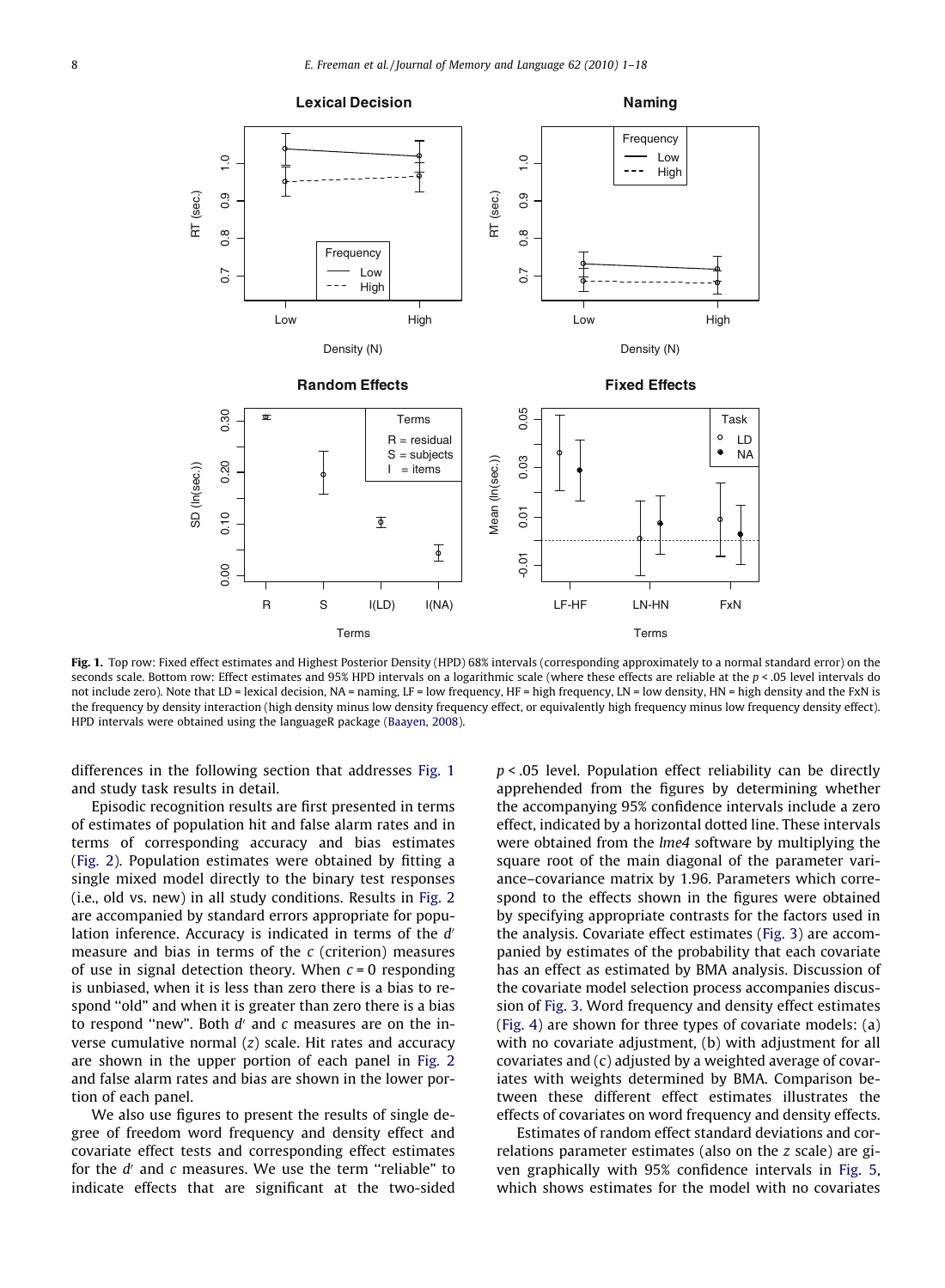<span id="page-8-0"></span>

Fig. 2. Recognition memory population estimates with standard error bars. Upper row: probability of an old response,  $p(Old)$ , for new (lower lines and symbols) and old (upper lines and symbols) test items. Lower row: accuracy (d', upper lines and symbols) and bias (c, lower lines and symbols). Columns correspond to study conditions: WO = words-only, WN = words and nonwords, LD = lexical decision and NA = naming.

and all covariates. The confidence intervals were obtained by bootstrap methods appropriate for population level inference about the random effect parameters. That is, parameter estimates from a model fit to data were used to simulate 500 data sets. Confidence intervals were estimated based on variation amongst parameter estimates from these fits. Results of the random effects model selection process accompany discussion of [Fig. 5](#page-11-0). The random effects model shown in [Fig. 5](#page-11-0) was used to obtain results presented in Figs. 2–4.

# Study tasks

For study tasks we focus on RT as accuracy was at ceiling for word naming and accuracy was high and reflected the same trends as RT for lexical decision. The lme4 package was used to fit a mixed model with additive random item and subject effects to the RT data from both tasks simultaneously. Covariates had negligible effects and so were not included in these analyses. Following [Baayen](#page-16-0) [et al. \(2008\)](#page-16-0) we first fit a constant variance Gaussian model

of RT variability using the restricted maximum likelihood method. For our data these distribution assumptions were clearly violated. Residuals were positively skewed and increased with fixed effects, consistent with general tendencies in most RT data [\(Wagenmakers & Brown, 2007](#page-17-0)). Hence, we report results for restricted maximum likelihood fits to the natural logarithm of RT (see [Baayen,](#page-16-0) [2008\)](#page-16-0), as analyses of RT data on a logarithmic scale largely remedied the distribution misspecification.

Random effects for both items and subjects received strong support over either alone ( $p_{\text{BIC}}$  > .99). A difference in item variance between the two tasks also received strong support compared to a subject difference in task variance, or both ( $p_{\text{BIC}}$  > .99). We could find no other factors or combinations of factors that further decreased BIC when included in either random effect. The estimated residual SD was larger than the subject SD, which in turn was larger than the item SDs (see [Fig. 1](#page-7-0)). The correlation between task random effects was negligible, but the lexical-decision SD was reliably greater than the naming SD (the difference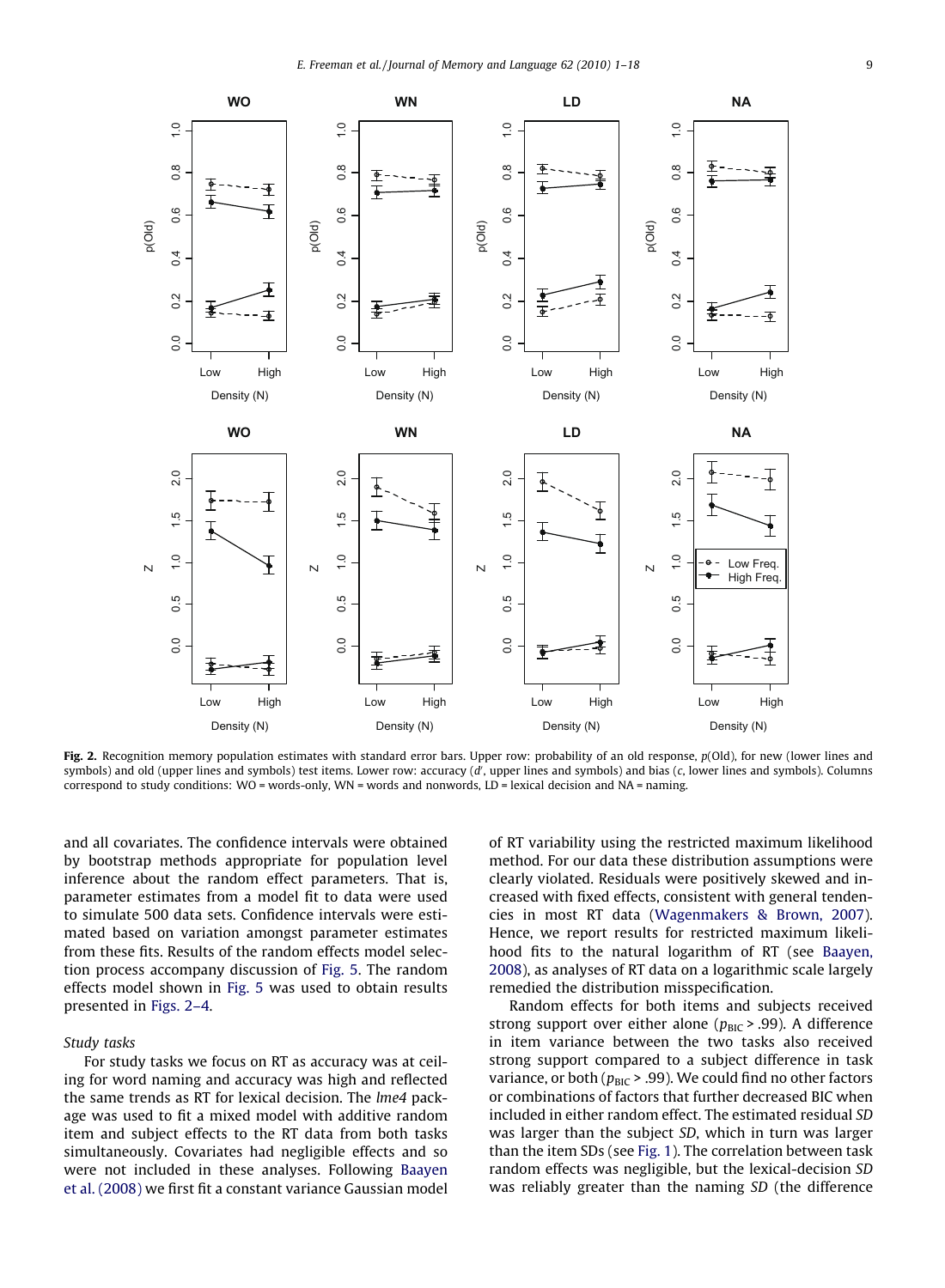<span id="page-9-0"></span>

Fig. 3. Covariate estimates with 95% confidence intervals and BMA (Bayesian Model Average) covariate probabilities. Note that covariates were standardized, so the estimates represent the effect of a one standard deviation change. Reliable effects (at the p < .05 level) are indicated by intervals that do not cross the dotted line indicating a zero effect. Covariates metrics: S = stem and L = Levenshtein similarity, NO = neighborhood overlap, LF = letter and BF = bigram frequency.

had a  $0.046$ -0.063 95% interval<sup>1</sup>). As greater variance on the log(RT) scale corresponds to greater skew on the RT scale, this task difference in SD is consistent with [Andrews and](#page-16-0) [Heathcote's \(2001\)](#page-16-0) finding of greater RT distribution skew in lexical-decision than naming.

Comparison of the fixed effect estimates given in the top two panels of [Fig. 1](#page-7-0) indicates that, overall, naming was much faster than lexical decision (0.05–0.17 s, 95% interval for the difference). The lower right panel of [Fig. 1](#page-7-0)

provides 95% intervals for the main effects of word frequency and density and their interaction. RT was reliably greater for low than high frequency items in both tasks. In contrast, the density main effect, and its interaction with frequency, was negligible for both tasks.

The lack of density effects replicates [Heathcote et al.'s](#page-16-0) [\(2006\)](#page-16-0) finding for performance in lexical decision when it is used as a study task in an episodic recognition experiment. However, it is in contrast to the reliable density effects, at least for low frequency words, that are observed when these tasks are not followed by an episodic recognition test ([An](#page-16-0)[drews, 1997\)](#page-16-0). Note that the present experiment had a larger density manipulation and less word-like nonwords than in Heathcote et al. both factors would be expected to produce a larger lexical-decision density effect, but did not.

The study task results are consistent with low frequency words requiring more attention during identification than high frequency words, but not with any identification processing differences for low compared to high density words. Hence,[Malmberg and Nelson's \(2003\)](#page-16-0) early-phase attention hypothesis can explain frequency but not density effects in episodic recognition. The cause of the apparently replicable difference in density effects between purely lexical and mixed lexical and episodic tasks is beyond the scope of the present work. We note that [Heathcote et al. \(2006\)](#page-16-0) found reliable density effects in episodic recognition despite

The mcmcsamp routine supplied with lme4 can be used to perform Markov Chain Monte Carlo (MCMC) sampling from a fitted model in order to determine a Bayesian estimate of the error in mixed model parameter estimates. Uncertainty in estimates, which in the Bayesian context is called a 95% Highest Posterior Density (HPD) interval, is indicated by the difference between 2.5% and 97.5% quantiles of the posterior samples. MCMC sampling must be used with fixed effect parameters for mixed models estimated by restricted maximum likelihood [\(Baayen et al., 2008\)](#page-16-0), but is not necessary for fixed effect parameters estimated by maximum likelihood, as was the case for our binomial probit mixed models of episodic recognition analyses. The lme4 package does not provide any direct estimates of intervals for random effects for models estimated in either way, but mcmcsamp can be used for this purpose. However, we found this approach tended to produce slightly narrow interval estimates for population inference about random effects, so we used the much more computationally intensive bootstrap method for the episodic data, as inference about random effect parameters was critical in this case. For the RT data where this was not the case, we used the MCMC method to obtain HDP intervals.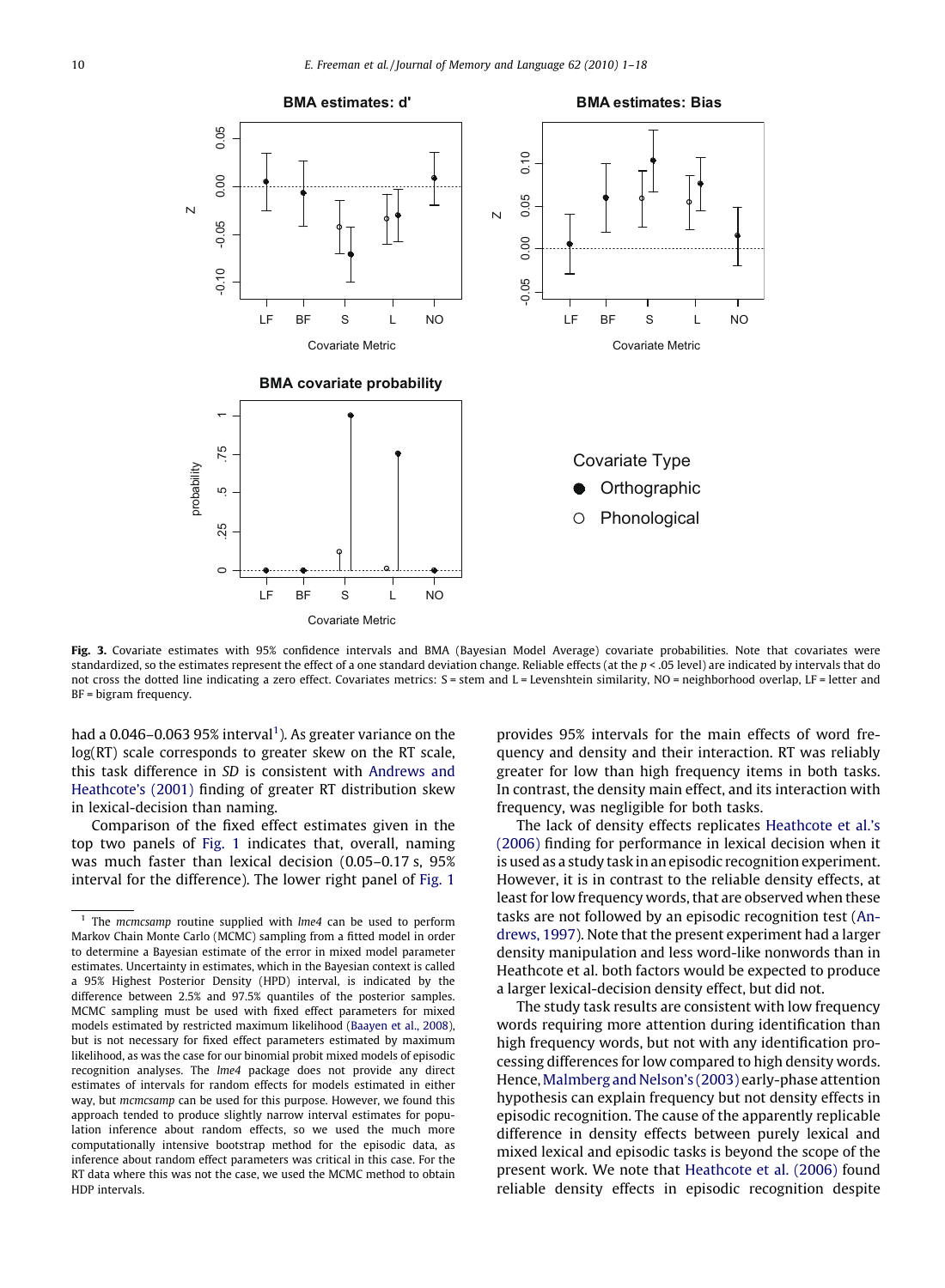<span id="page-10-0"></span>

Fig. 4. Fixed effect estimates for episodic memory with 95% confidence intervals. Reliable effects (at the  $p < .05$  level) are indicated by intervals that do not cross the dotted line indicating a zero effect. Item conditions: F = word frequency, N = neighborhood density, L = low and H = high. Study conditions: WO = words-only, WN = word–nonword, LD = lexical decision and NA = naming. BMA = Bayesian Model Average.

finding no density effects in lexical decision, suggesting that episodic density effects may be found here.

#### Recognition memory performance

As shown in [Fig. 2,](#page-8-0) overall episodic accuracy was good  $(d' = 1.6)$  and there was a small but reliable bias of about 5% towards new responses ( $c = 0.12$ , reliably than greater zero,  $p < .001$ ). Relative to the word–nonword condition,  $d'$ was reliably greater for naming (by 0.2,  $p = .013$ ), marginally less for words-only (by 0.14,  $p = .052$ ) and slightly but not reliably less for lexical-decision (by 0.06,  $p = .47$ ). Relative to the word–nonword condition, new bias was reliably greater for words-only (by 0.11,  $p = .028$ ), marginally less for lexical-decision (by 0.095,  $p = .058$ ) and slightly but not reliably less in the naming condition (by 0.03,  $p = .57$ ).

Bias was largely equated across item set conditions. Only two bias effects related to item sets were reliable, a greater new bias for low than high density (by 0.04) for lexical-decision study ( $p = .047$ ) and an interaction in naming where new bias increased with density for low

frequency words but decreased with density for high frequency words ( $p = .022$ , difference = 0.05). Hence, the results for bias are largely as predicted by likelihood theories.

Although word frequency and density effects generally followed a mirror pattern, with low frequency/density words having more hits and fewer false alarms than high density/frequency words, there were exceptions. The frequency mirror effect most often failed for new items, particularly for low density words in the words-only and naming conditions and for both high and low density words in the lexical-decision condition. The density mirror effect also failed for new low frequency items in the words-only and naming conditions and for old high frequency items in all but the words-only condition.

#### Covariate effects

We fit all covariate models and calculated  $p_{\text{BIC}}$  of each within the set of 128. No-covariate model was associated with positive or stronger evidence, consistent with some model uncertainty, although models containing only inter-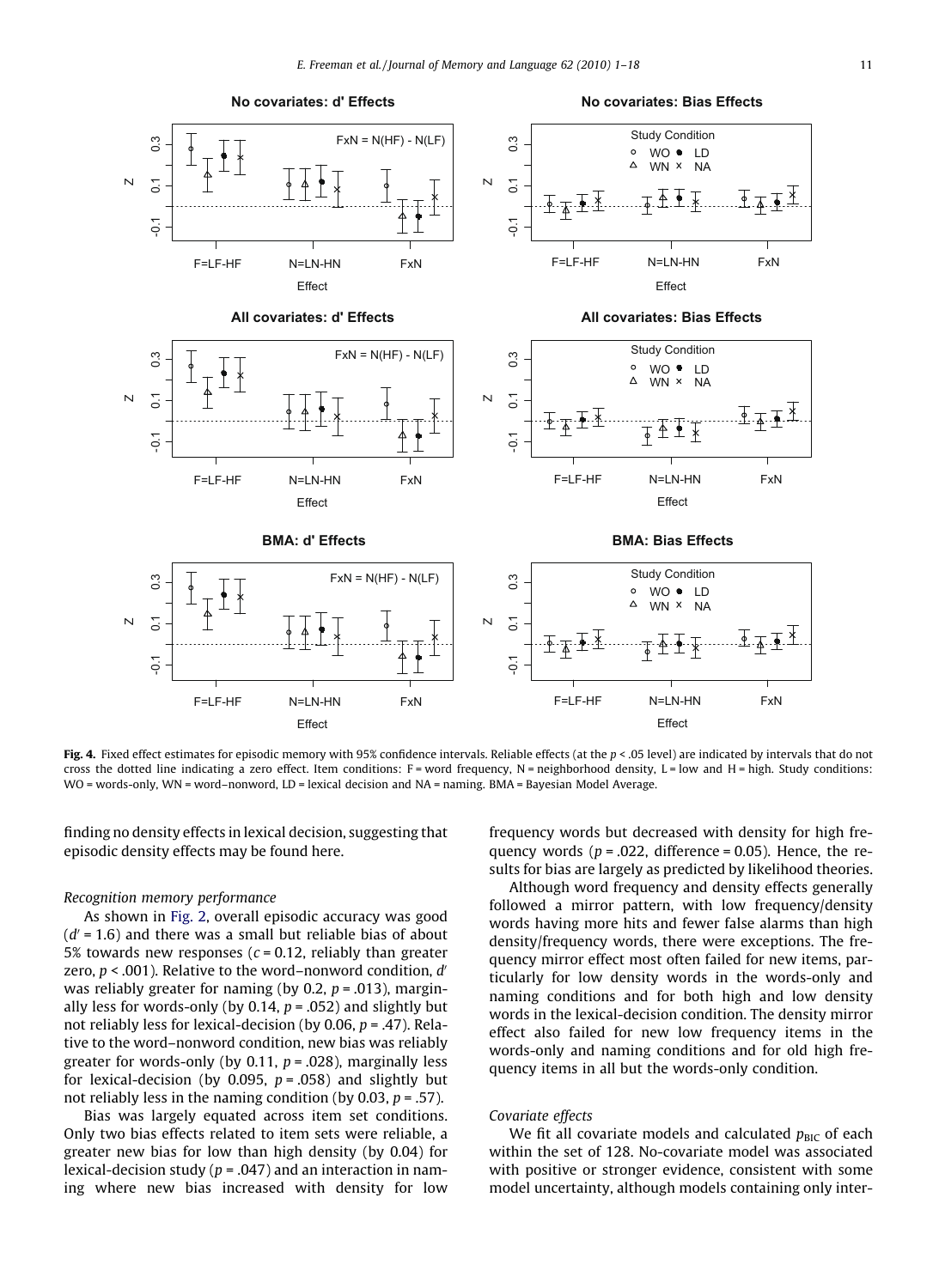<span id="page-11-0"></span>![](_page_11_Figure_1.jpeg)

Fig. 5. The upper two rows show sample random effects as normal quantile-quantile plots of best linear unbiased predictors (BLUPs) for individual subjects and items broken down by test-type (new or old items), and their SDs, for the model with no covariates. The bottom row shows population SD and correlation estimates for the new condition and for d', and associated 95% confidence intervals obtained from fits to 500 bootstrap samples from the no covariate and all-covariates models (where these effects are reliable at the  $p < 0.05$  level intervals do not include zero).

item similarity covariates were most likely. In particular, the model including orthographic stem and Levenshtein covariates was most favoured ( $p_{\text{BIC}}$  = .70), followed by the model with an orthographic stem similarity covariate alone ( $p_{BIC}$  = .16) or in combination with phonological stem similarity ( $p_{\text{BIC}}$  = .07) or all three ( $p_{\text{BIC}}$  = .05). No other model had  $p_{\text{BIC}}$  > .01, including the no-covariate model, indicating that the inclusion of at least some covariates is strongly supported (i.e.,  $p_{BIC}$  > .99 for all covariate models vs. the no-covariate model).

The top row of [Fig. 3](#page-9-0) shows the estimated effects of each covariate assuming no-covariate model uncertainty (i.e., assuming that the covariate does enter the model). They show that, even if letter frequency and neighborhood overlap are assumed to be in the model, they do not have effects that reliably differ from zero. For bigram frequency only the bias effect is reliable, whereas all of the remaining covariates have reliable effects on both  $d'$  and bias.

However, when model uncertainty is fully taken into account, only orthographic stem and Levenshtein covariates were supported, as shown in the bottom left of [Fig. 3.](#page-9-0) In particular  $p_{BIC}$  > .99 for the stem metric, indicating very strong evidence, and  $p_{BIC}$  = .76 for the Levenshtein metric, indicating positive evidence. The effect estimates for these variables indicate that  $d'$  decreases by 0.07 and 0.03 for each one SD increase in item noise as measured by the stem and Levenshtein metrics, respectively (see [Table 1](#page-6-0) for SD values). These estimates are in the direction predicted by item-noise theories, a decrease in  $d'$  as item noise, as measured by inter-item similarity, increases. Orthographic stem and Levenshtein metrics had the opposite effect on bias, an increase by 0.10 and 0.08 per SD, respectively.

# Word frequency and density effects

The top row of [Fig. 4](#page-10-0) shows the effect estimates and tests for the no-covariate model, corresponding to the re-sults shown in [Fig. 2](#page-8-0). For  $d'$ , word frequency main effects were reliable in each study condition (all  $p < .001$ ) with low greater than high frequency by 0.22 overall  $(p < .001)$ . The density main effects were reliable for all but naming, where it was marginal ( $p = .065$ ,  $p < .01$  other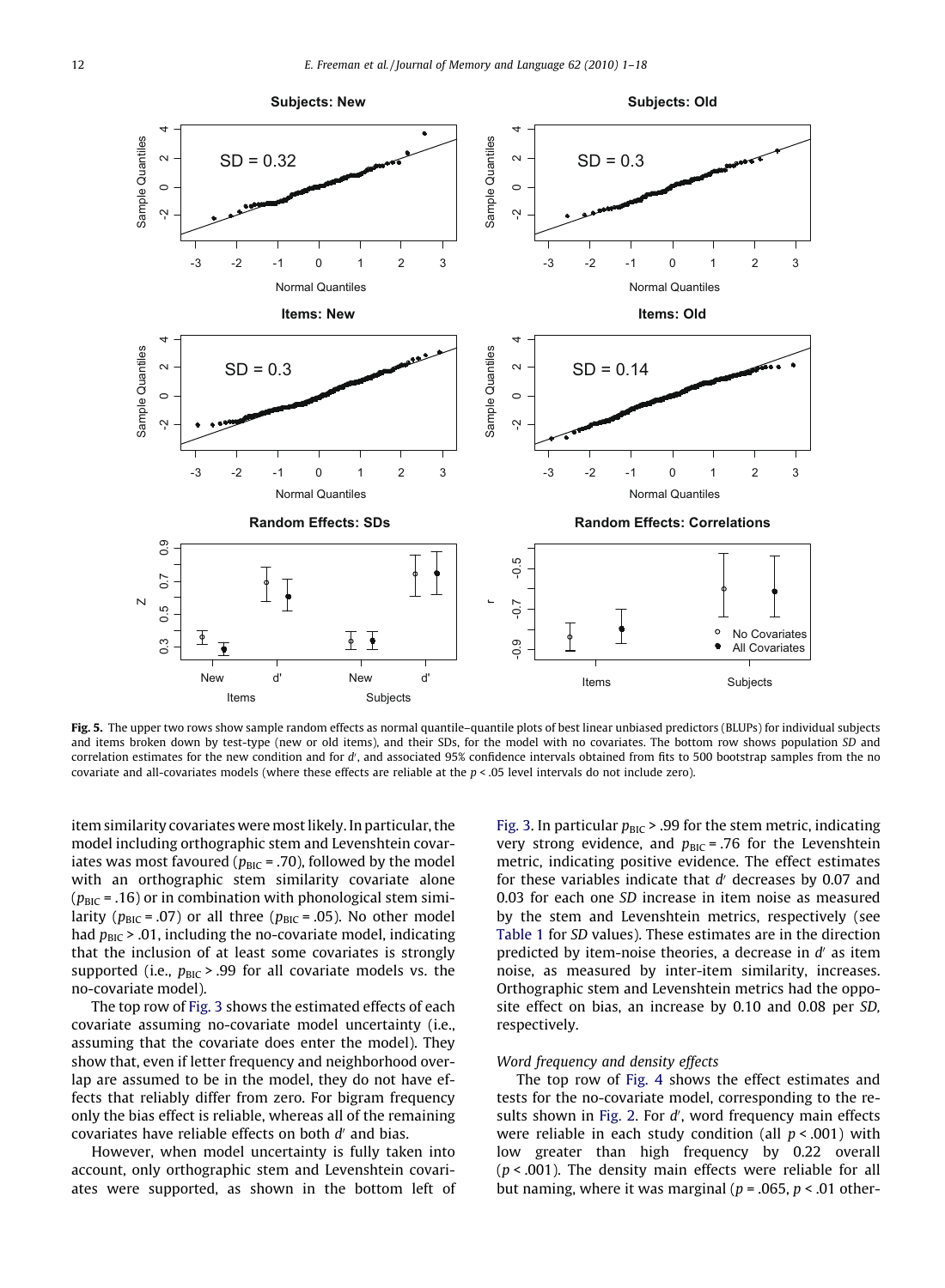wise), with an average magnitude of 0.1 ( $p < .001$ ). For words-only and naming, [Fig. 2](#page-8-0) shows an interaction between density and frequency caused by a lack of density effects for false alarms and d'. The interaction in d' was reliable for words-only ( $p = .012$ ), as were interaction contrasts between the word–nonword study condition and the words-only ( $p = .002$ ) and lexical-decision ( $p = .041$ ) study conditions.

[Fig. 4](#page-10-0) also shows findings for the model with all covariates included. The covariates greatly attenuated the effect of density on accuracy, so the average main effect in  $d'$ across study conditions was only 0.04 ( $p = .16$ ). No d' main effects of density within study conditions were reliable. In contrast, the frequency main effects remained unchanged in magnitude and highly reliable in each study condition. However, the interaction between density and frequency in the words-only condition ( $p = .028$ ) and the contrasts between interactions in the word–nonword study condition and the words-only  $(p = .003)$  and lexical-decision  $(p = .038)$  study conditions remained reliable. Consistent with the negligible association between covariates and frequency effects, the exceptions to the frequency mirror pattern shown in [Fig. 1](#page-7-0) were also evident in plots (not shown) of hit and false alarm rates adjusted for covariate effects.

The bottom row of [Fig. 4](#page-10-0) displays BMA estimates of word frequency and density effects. The same conclusions about these effects continue to hold when covariate model uncertainty is taken into account: for  $d'$ , word frequency had strong main effects, density did not have any reliable main effects, but it did reliably interact with frequency in the words-only condition. Bias effects were also similar, except that the main effect of density in the words-only condition, and the interaction between density and frequency in the naming condition were no longer reliable. The same conclusions held for all of the more probable  $(p_{BIC} \ge .05)$  individual covariate models, except when only stem similarity was a covariate. In this case, density main effects remained reliable for the words-only  $(p=.048)$ and lexical-decision ( $p = .017$ ) conditions and marginal for the words–nonword condition ( $p = .064$ ).

## Random effects

BIC selected a model with subject and item random effects that differed as a function of test-types, and which also allowed for correlations between random test-type random effects. In particular, this model was preferred  $(p_{\text{BIC}} > .99)$  relative to the five nested models that omitted some or all of these random effect parameters. We were unable to find any other factor, or combination of factors, that improved BIC relative to this model. In particular, BIC did not support different random effect parameters for either word frequency or density, suggesting that previously reported set-level effects of these variables were not due to differences in item variability. However, in agreement with [Rouder and Lu \(2005\),](#page-17-0) omitting item random effects resulted in an underestimate of accuracy as measured by an overall  $d' = 1.5$  estimate for the model with only a single random subject effect compared to an overall  $d'$  = 1.6 estimate for the selected model.

[Fig. 5](#page-11-0) also shows the best linear unbiased predictors (BLUPs, [Baayen et al., 2008\)](#page-16-0) of the random effects for each item and subject as normal quantile–quantile (QQ) plots. The QQ plots enable a check of the assumption that these random effects are normally distributed as well as a check on whether the data set contained any influential outliers. Consistent with the assumption that the random effects are normally distributed, the BLUPs lie along the main diagonal of the normal quantile–quantile plots in [Fig. 5](#page-11-0). [Fig. 5](#page-11-0) also shows that our results are not distorted by a few influential outlying items or subjects. We also found that analyses that did not make the assumption of normally distributed item and subject effects (i.e. analyses that calculated estimates for items by aggregating over subjects and estimates for subjects by aggregating over items) were consistent with conclusions based on the BLUPs.

The bottom row of [Fig. 5](#page-11-0) shows population estimates of random effect standard deviation estimates for the effect of study (i.e.,  $d'$ , the difference between new and old conditions caused by study) and the new condition, and their correlation. We report results for this parameterization, rather than the bias and  $d'$  parameterization used to report fixed effects, as it is directly interpretable in terms of subject and item effects without study and the effect of study alone (i.e.,  $d'$  = old–new). In terms of our earlier illustration of the negative correlation predicted by likelihood theories, where subjects or items A and B have new estimates of 1 and 2 and old estimates of 4 and 3, respectively (i.e., a mirror effect), corresponding study effect estimates are 3 and 1. Hence, new and study estimates are also predicted to be negatively correlated.

Estimates of new and  $d'$  standard deviations, and correlations, are displayed side-by-side for the models with no covariates and all covariates. As would be expected, the inclusion of item covariates reliably reduced item variance and the correlation, but does not effect subject estimates. Because the presence or absence of covariates did not otherwise affect the pattern of random effect results we discuss both together.

Study effects  $(d')$  were considerably more variable than new effects for both subjects and items, but this did not result in greater variability in the old condition because of the strong negative correlations between new and  $d'$  variability. These correlations indicate that study had a greater effect for subjects and items with lower values when new, as predicted by likelihood theories. For subjects, the correlation was sufficiently strong to cancel the variability in the old condition caused by the addition of  $d'$ , resulting in approximately equal standard deviations in new and old conditions (see BLUP plots for corresponding sample estimates). For items, the correlation is even stronger, resulting in old item standard deviations that are less than half new item standard deviations.

# Summary

Our results produced clear answers to the six sets of questions which we hoped to answer. With regard to the questions related to random effects the following answers were found. Both subject and item variability reliably affected recognition memory performance, with subject variation larger than item variation. These results indicate that analyses with both types of random effects are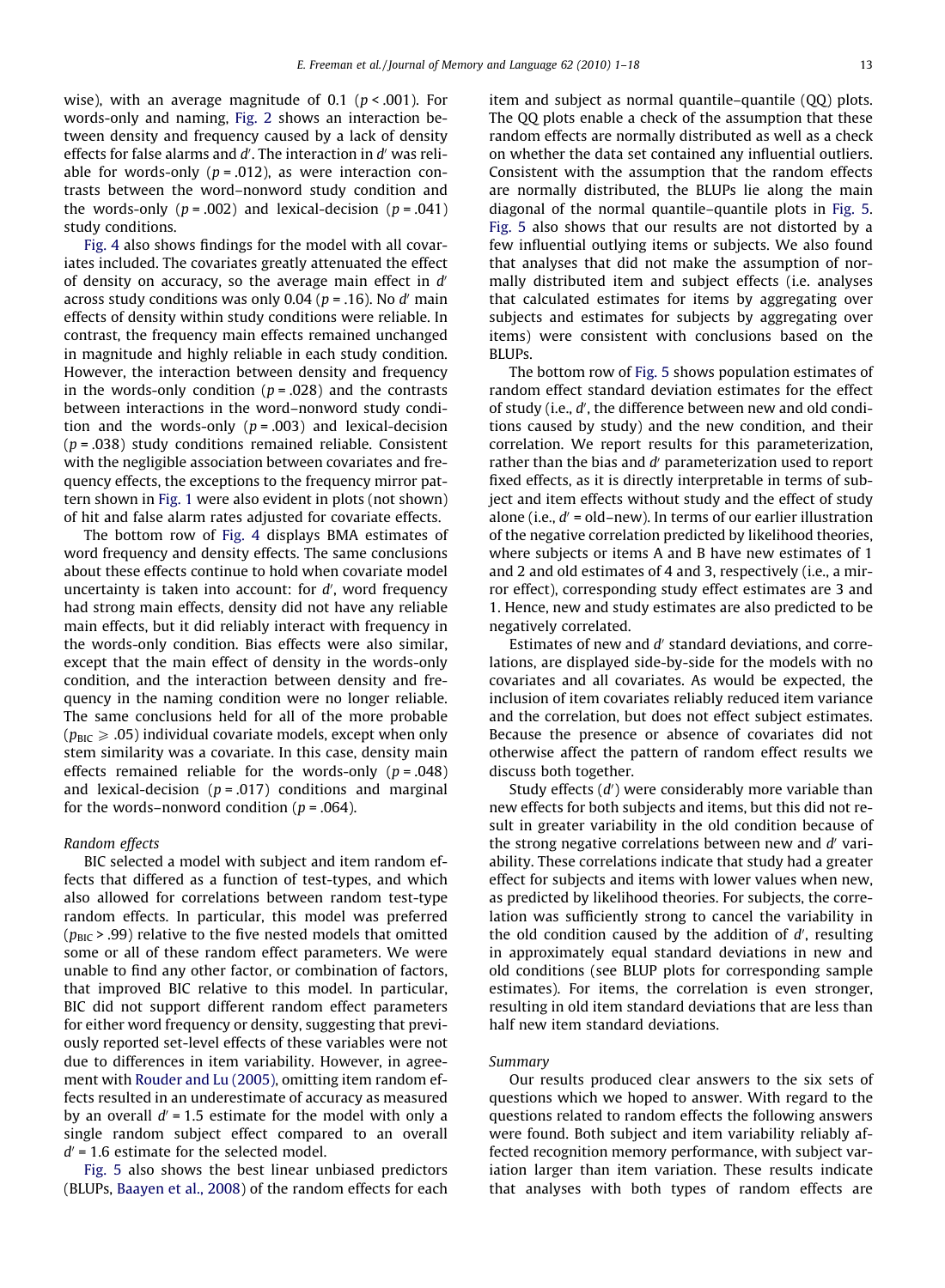preferable to usual set-level analyses. There was also clear evidence that both random item and subject effects were a function of test-type, with the affect of study being negatively correlated with the level before study (i.e., in the new condition), consistent with the predictions of likelihood theories. However, item variation cannot explain previous set-level zROC slope results. If anything, confounding by item variation in set-level analyses leads to an underestimate of the degree to which old variation is greater than new variation, due to strong negative correlations. Word frequency and density effects did not enter into the random effects model, so effects of these variables on set-level analyses cannot be attributed to item variability differences.

With regard to fixed effects the following answers were found. First, the word frequency and density effects previously found with set-level analysis are reliable when random item effects are taken into account, so neither are due to Type 1 errors resulting from the overestimation of reliability by set-level analysis. Episodic recognition was not found to be influenced by the frequency of word constituents (letters and bigrams) but was clearly influenced by inter-item similarity covariates. The direction of the latter effect was as predicted by item-noise theories, a decrease in accuracy as inter-item similarity, and hence item noise, increases. These conclusions hold even when a proper account is taken not only of both item and subject random effects but also of covariate model uncertainty. Finally, only word frequency continued to have an effect when performance was adjusted for differences between item sets in inter-item similarity covariates. These results, along with the finding that density did not have a reliable effect on performance in lexical tasks, clearly support an item noise explanation of density effects. In contrast, word frequency effects were unaffected by the inclusion of interitem similarity covariates. We now discuss the implications of all of these findings.

#### Discussion

Our finding of strong inter-item similarity effects expands to words [Cleary et al.'s \(2007\)](#page-16-0) findings about interitem similarity effects for nonwords. As well as validating an orthographic version of Cleary et al.'s stem inter-item similarity measure, we also found reliable effects of other measures of inter-item similarity, particularly orthographic Levenshtein similarity. These results extend [Yark](#page-17-0)[oni et al.'s \(2008\)](#page-17-0) findings that Levenshtein distance provides a useful similarity metric for lexical decision and naming to the domain of recognition memory for words.

In light of these results, further research on the influence of similarity on other metrics seems warranted, such as semantic similarity, which is likely to play an important role in recognition memory (e.g., [Roediger & McDermott,](#page-16-0) [1995](#page-16-0)). Although phonological similarity measures did not have a strong effect in our paradigm, they may warrant further investigation in other paradigms (e.g., auditory presentation of test words). We also note that despite neighbor overlap not playing a large role in multiple-covariate

models, it did produce the greatest attenuation of density main effects on  $d'$  (0.03 overall) of any single covariate model.

The strong orthographic inter-item similarity effects that we observed are consistent with recognition memory being affected by item noise [\(Criss & Shiffrin, 2004\)](#page-16-0) and with [Malmberg and Nelson's \(2003\)](#page-16-0) emphasis on the importance of word identification processes when study duration is relatively short (see also [Criss & Malmberg,](#page-16-0) [2008](#page-16-0)). On the empirical front, our results suggest that previously reported effects of density ([Cortese et al., 2004,](#page-16-0) [2006; Glanc & Greene, 2007; Heathcote et al., 2006](#page-16-0)) may be to a large degree the result of item noise, at least when it is quantified by both stem and Levenshtein measures. However, further research is required to confirm this suggestion, particularly for the Cortese et al. studies where item noise was minimized using a stimulus set in which no two items shared both the same orthographic and phonological rime, and only two pairs of items contained the same phonological rime.

On the theoretical front, the item noise effects observed in the present experiments might be accommodated within the BCDMEM context noise model [\(Dennis & Humph](#page-16-0)[reys, 2001\)](#page-16-0) if a sufficiently large set of word nodes were partially activated during the identification process, as suggested by [Lamberts et al.'s \(2003\)](#page-16-0) feature-sampling model of recognition memory, and a variety of reading models [\(Andrews, 1997\)](#page-16-0). Partial activation could result in stronger associations to the study context for items with higher inter-item similarity, and hence a reduction in accuracy relative to items with lower inter-item similarity.

The strong inter-item similarity effects that we observed reinforce [Cleary et al.'s \(2007\)](#page-16-0) methodological caution about potential confounding in the interpretation of item set manipulations due to inter-item similarity differences. For example, analysis of the items used by [Malm](#page-16-0)[berg et al. \(2002\)](#page-16-0) show that their letter frequency manipulation was strongly confounded with inter-item orthographic stem similarity. Out of a possible 71 matches, low frequency words matched on average 0.85 and 2.4 times for low and high letter frequency, respectively, and for high frequency words 0.53 and 2.33 times. In this case, the interpretation would remain consistent with a general item-noise account, but in other cases the interpretation of item set manipulations might be substantially altered (see [Cleary et al., 2007](#page-16-0)). Although we did not find any reliable effects of letter frequency using items with an almost identical mean frequency to Malmberg et al., their high-low item set manipulation spanned a much larger range of letter frequencies than our item set. Hence, our null finding may have been the result of the limited range over which letter frequency varied in our items.

At a more general level, the success of our covariate analyses encourages the use of item covariates, rather than the traditional high-low item-set design, to investigate item effects on recognition memory. [Baayen, Levelt, Sch](#page-16-0)[reuder, and Ernestus \(2008\)](#page-16-0) came to a similar conclusion in relation to lexical memory, based on a re-analysis of data from a high-low item-set design reported by [Baayen,](#page-16-0) [Dijkstra, and Schreuder \(1997\).](#page-16-0) Dichotomization discards information in the covariate measure and so may account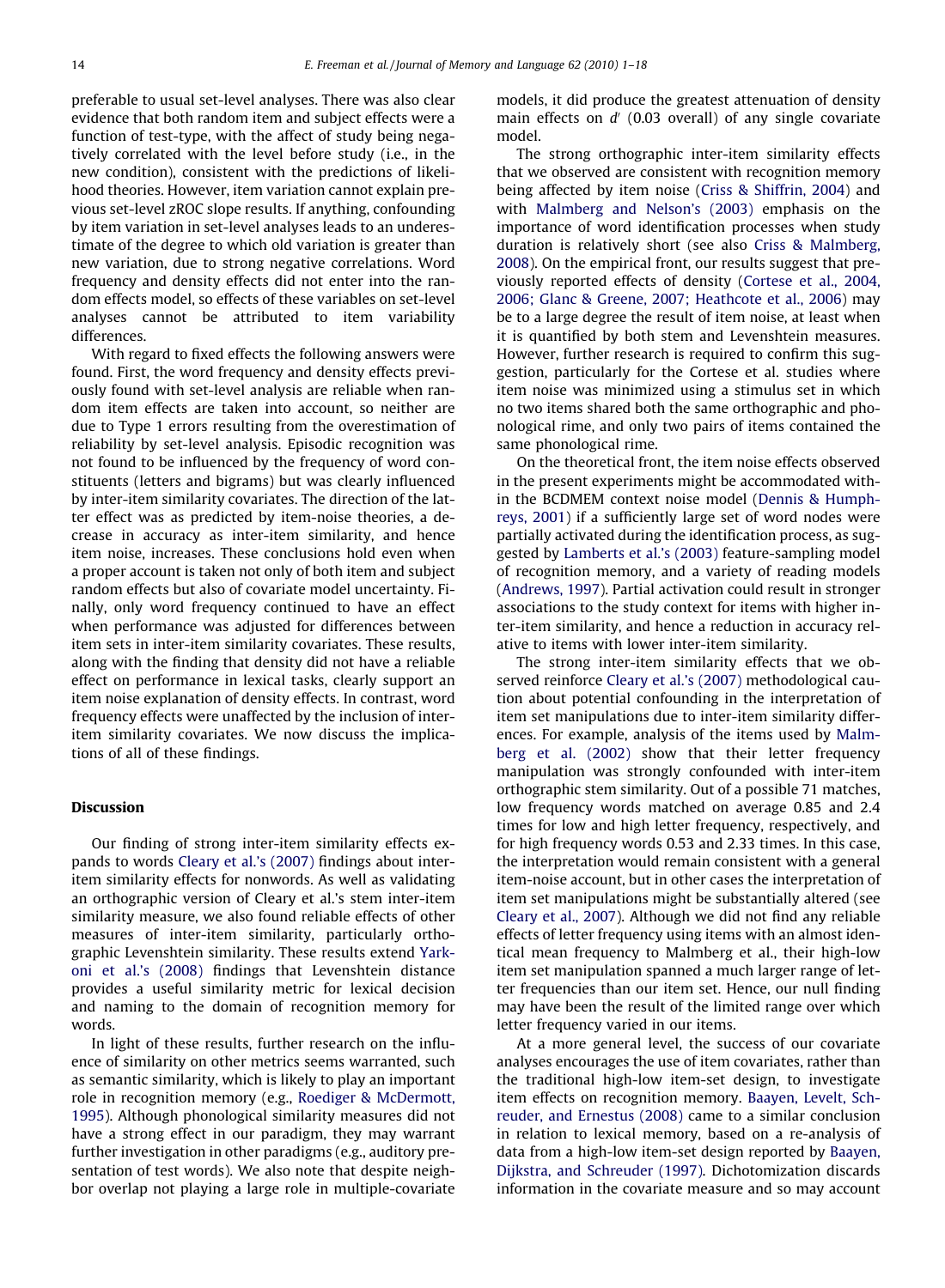for less variance in the data. To investigate whether this was the case in our episodic memory data we replaced item-set (word frequency and density) terms in the allcovariates model with word frequency, or its logarithm, as a covariate. BIC decreased substantially, with the logarithmic covariate having the lowest BIC. The logarithmic word frequency covariate had an estimated effect  $(d' = 0.12)$  slightly larger than the best other covariate, stem orthographic similarity. These results suggest that power could be improved in episodic recognition experiments if log-frequency, as well as inter-item similarity measures, were routinely used as covariates, even in experiments not focused on testing item effects.

Perhaps even more important, we note that Levenshtein similarity was reliably associated with the effect of density, even though our low and high density item sets were virtually equivalent on mean Levenshtein similarity (see [Table 1](#page-6-0)). This strongly suggests that the traditional approach of controlling item confounds by equating mean values between item sets is inadequate, and that instead a covariate approach is preferable. In future work this sort of correlation analysis could be employed to investigate whether the effects of the inter-item similarity variables observed here can be explained, for example, by alternative measures of the similarity of words to all other words in the lexicon other than the density and frequency measures used here.

Our findings that word frequency strongly affected RT in naming and lexical-decision tasks are consistent with an explanation of the word frequency effect in episodic recognition in terms of study attention differences [\(Glan](#page-16-0)[zer & Adams, 1990; Malmberg & Nelson, 2003\)](#page-16-0). The fact that the word frequency effect was not attenuated by our inter-item similarity covariates, which are a measure of item noise, is consistent with word frequency being a context noise effect ([Dennis & Humphreys, 2001](#page-16-0)) or due to differences in recollection (Joordens & Hockley, 2000) or study attention. In contrast to word frequency, density did not reliably affect naming and lexical-decision RT. As these results indicate no difference in identification processes for low and high density words, the attention hypothesis predicts no density effect in recognition memory. This prediction was confirmed when orthographic inter-item similarity was controlled, which is consistent with density effects in episodic recognition being due to item noise caused by orthographic inter-item similarity.

It is possible that at least some of the frequency effect may be caused by a type of item noise not controlled by our covariates, such as semantic similarity or semantic feature frequency, although [Criss and Malmberg \(2008\)](#page-16-0) provide evidence that semantics do not mediate word frequency effects in hit rates. From the point of view of item-noise theories, our inter-item similarity metrics are relatively crude, as they measure the average similarity of an item to all other experimental items, whereas these theories predict effects of similarity to only previously studied items. Such metrics will be correlated with the effects of similarity to previously studied items at the population level, due to random allocation of items to conditions. However, item-noise models should predict stronger effects for refined metrics that take a weighted (perhaps study-test lag dependent) sum of similarities over previously studied items. In future research, the item covariate approach we developed here could easily be adapted to make such a direct test, and to elaborate previously difficult-to-explore theoretical details, such as the form of the weighting function.

Our results are consistent with the idea that recognition decisions are based on likelihood or some other sophisticated decision process which takes account of the mnemonic characteristics of subjects and items. The fact that we observed this pattern not only at the level of classes of items but also for individual items (i.e., a strong negative correlation between memory evidence for new items and the effect of study on memory evidence) is consistent with a strong version of the likelihood decision model that takes account of individual item and subject characteristics. In any case, the result is a well calibrated decision in which bias is equated across different types of items.

In contrast to likelihood theories, two process theories of the mirror effect (e.g., Joordens & Hockley, 2000; [Reder](#page-16-0) [et al., 2002](#page-16-0)) would require a serendipitous balance of their effects to explain equal bias across different item types. This suggests that the two process model may benefit from assuming an appropriate dependence between processes. A more radical elaboration, furthering the evolution of dual-process (familiarity and recollection) theory suggested by [Wixted \(2007\)](#page-17-0), would be to assume that subjects base their recognition decisions on a likelihood estimate that is informed by knowledge about item and subject characteristics, both in terms of familiarity and the probability of recollection.

Although our bias and random effects results are consistent with likelihood theories, our failure to find a full frequency mirror effect in some cases may bring this conclusion into question. In most cases, failure of the frequency mirror effect is restricted to hit rates ([McClelland](#page-16-0) [& Chappell, 1998\)](#page-16-0), whereas we mainly observed failures of the false alarm portion of the frequency mirror effect. Dual-process theory can explain the failures for hit rates as due to the effect of recollection not being sufficient to overcome the effect of familiarity. However, it cannot explain the failures for new items unless familiarity is affected by the study task, which is inconsistent with the general attribution of familiarity to pre-experimental factors. Likelihood theories can accommodate failures of the mirror effect due to differences in bias [\(Glanzer, Hilford,](#page-16-0) [& Maloney, 2009\)](#page-16-0), but as our estimates of bias did not differ between item sets, an approximate rather than exact likelihood calculation is implicated.

An approximate calculation is consistent with ''subjective" likelihood theories [\(Criss, 2006; Criss & McClel](#page-16-0)[land, 2006](#page-16-0)), which assume that the subject is not fully informed about all of the relevant properties of a test item. In particular, models such as REM, SLiM and BCDMEM assume that subjects do not have exact knowledge about variations in the effect of study (but see also [Glanzer,](#page-16-0) [Adams, Iverson, & Kim, 1993,](#page-16-0) for a discussion of the effects of such inaccurate knowledge in ALT). Hence, item specific variations, such as the study attention differences suggested by [Malmberg and Nelson \(2003\)](#page-16-0), may introduce inaccuracies into the likelihood calculation, causing the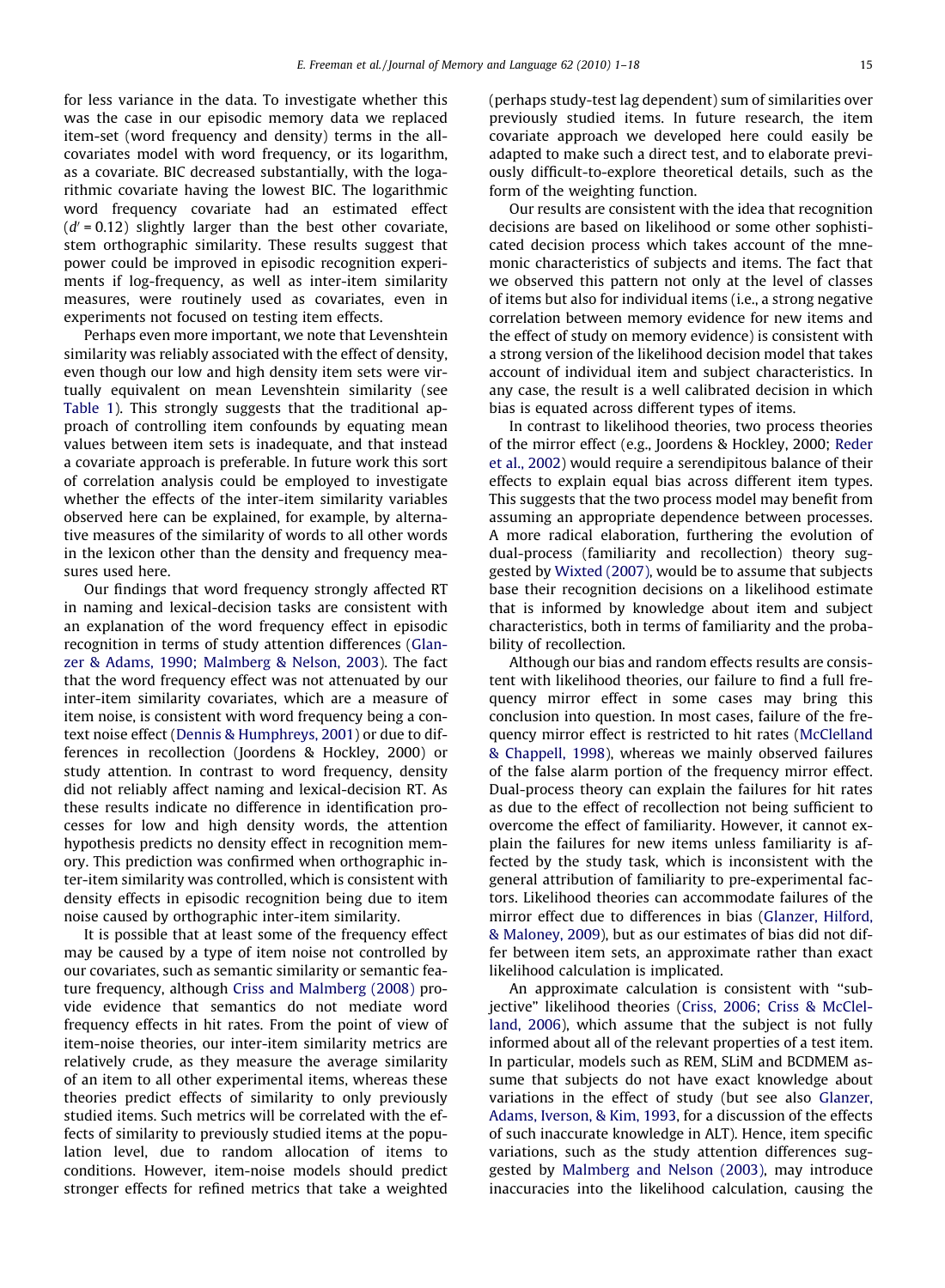complete mirror effect pattern to be violated. Clearly, however, these possibilities are speculative and a fuller evaluation will require fits of these specific models to data.

The fact that we found old item variance to be less than new item variance is inconsistent with ROC analyses that aggregate over items. Such analyses have consistently found zROC slopes around 0.8, indicating greater old than new variance. [Ratcliff et al. \(1992\)](#page-16-0) suggested that ''there might be a large enough difference among individual study or test items so that mixing them would produce slopes around  $0.8$ " (p. 527). Our findings indicate that item variability is actually much less for old than new items, and so it cannot explain the ROC results. However, concerns have been expressed about bias and variability in slope estimates (MacMillian, Rotello, & Miller, 2004), and both [Mueller and Weidemann \(2008\), Ratcliff and Starns](#page-16-0) [\(2009\)](#page-16-0) have questioned whether slopes accurately reflect variance in memory evidence.

If study does induce greater variance, as suggested by results from set-level ROCs, our analyses will underesti-mate d', and bias estimates will also be affected (e.g., [Grid](#page-16-0)[er & Malmberg, 2008](#page-16-0)). Equally, however, our results indicate that estimates of these quantities based on a zROC that aggregates over items will be in error, because zROC slopes will be biased upward by lower old than new item variance. Clearly more research is needed to resolve these issues. One possibility that extends the approach we have taken here is to model systematic effects on variability using covariates specific to old items, such as study-test lag or measures of attention during study. Such covariates would be expected to cause increased variability in memory strength for old items relative to new items. Another possibility is to develop random item and subject effect analyses suitable for ROC data. Although such analyses are challenging, as they require nonlinear models, [Morey,](#page-16-0) [Pratte, and Rouder \(2008\)](#page-16-0) present a promising Bayesian approach to their estimation. Ideally both approaches could be combined, allowing item covariates to be applied to ROC analyses.

In conclusion, our results strongly support the existence of large and reliable item effects in recognition memory [\(Lamberts et al., 2003; Rouder & Lu, 2005\)](#page-16-0). In particular, we found clear support for [Rouder et al.'s](#page-17-0) [\(2007\)](#page-17-0) correlated random effects model. We have also extended their approach by showing that item covariates account for a substantial amount of variance in recognition memory performance. Hence, there appears to be a strong case for the routine use of mixed models with item covariates for the analysis of recognition memory data. This approach not only has the potential to increase statistical power, but also to allow for control of confounding item characteristics and to provide theoretical insights into sources of noise and the decision processes that govern recognition memory. In particular, it allowed us to show that the density effect is the result of item noise as measured by orthographic inter-item similarity, that the word frequency effect is not explained by orthographic and phonological inter-item similarity, and that subjects are able to take account of their mnemonic ability, and the mnemonic characteristic of items, as predicted by likelihood theories.

#### Acknowledgments

Thanks to Harald Baayen, Michael Cortese and four anonymous reviewers, and to the Macquarie Centre for Cognitive Science for making the ARC Nonword Database available on the web [\(http://www.maccs.mq.edu.au/](http://www.maccs.mq.edu.au/~nwdb/) [~nwdb/\)](http://www.maccs.mq.edu.au/~nwdb/), to Sally Andrews for advice on item selection and Jeff Rouder for comments on statistical issues. We acknowledge support from an ARC Discovery Grant (DP0451223).

#### Appendix A. Item sets

#### A.1. Low frequency, low neighborhood density words

Afar, blur, chef, defy, dual, glee, grub, hazy, isle, itch, jolt, knit, levy, loaf, menu, mesh, numb, oval, oxen, putt, soak, turf, void, wolf, wrap, abide, baton, clues, cured, derby, disks, easel, farce, hosts, hymns, idiom, irons, joins, knack, lawns, lions, marsh, mirth, ounce, plush, quart, reins, roast, sofas, truce, bolted, chewed, clique, compel, darted, draped, flexed, fluent, glazed, glowed, hinted, inform, larvae, masked, melted, nudged, pearls, relied, risked, spiced, summed, taxing, undone, wedged, weighs.

#### A.2. Low frequency, high neighborhood density words

Cove, flaw, gilt, hack, hike, leak, melt, mule, rack, reed, swan, tilt, vent, wail, wink, worm, yell, zeal, mend, coil, lure, curl, teen, ramp, hush, berry, bully, forts, gears, grate, hatch, latch, liner, merry, minus, mouse, noses, packs, pears, pines, rover, rowed, scare, shave, stale, stark, tunes, vines, waded, wakes, banker, cocked, dating, fender, hailed, heaped, jagged, jailed, lashes, licked, mashed, paving, potted, ragged, raving, ringed, rocket, shakes, singer, soared, spared, tipped, wailed, washes, winged.

#### A.3. High frequency, low neighborhood density words

Acts, bird, club, copy, desk, drew, drop, duty, edge, eggs, ends, evil, film, glad, golf, iron, join, knee, onto, plus, self, sign, term, tree, unit, ahead, block, brief, noted, facts, chief, claim, dance, enemy, yards, tools, ideal, image, limit, loose, march, liked, funds, queen, names, towns, serve, steel, thick, doors, agreed, belong, cattle, caused, dreams, effort, engine, gained, handed, helped, latest, lifted, motion, nodded, normal, proved, raised, remain, rolled, smiled, strain, talked, tongue, weight, wished.

#### A.4. High frequency, high neighborhood density words

Blow, boat, coal, coat, ease, feed, fill, king, list, mark, milk, nose, note, park, pool, post, push, race, rise, safe, ship, sold, test, tour, yard, beach, bound, faced, forms, games, grown, hills, homes, lines, loved, lower, match, moves, pages, paint, parts, rates, river, sales, sight, store, track, train, walls, waves, bitter, failed, faster, filled, formed, latter, leaned, locked, master, missed, packed, paying, picked, pulled, shared, showed, stared, stated, stayed, waited, washed, leader, rights, finger, waters.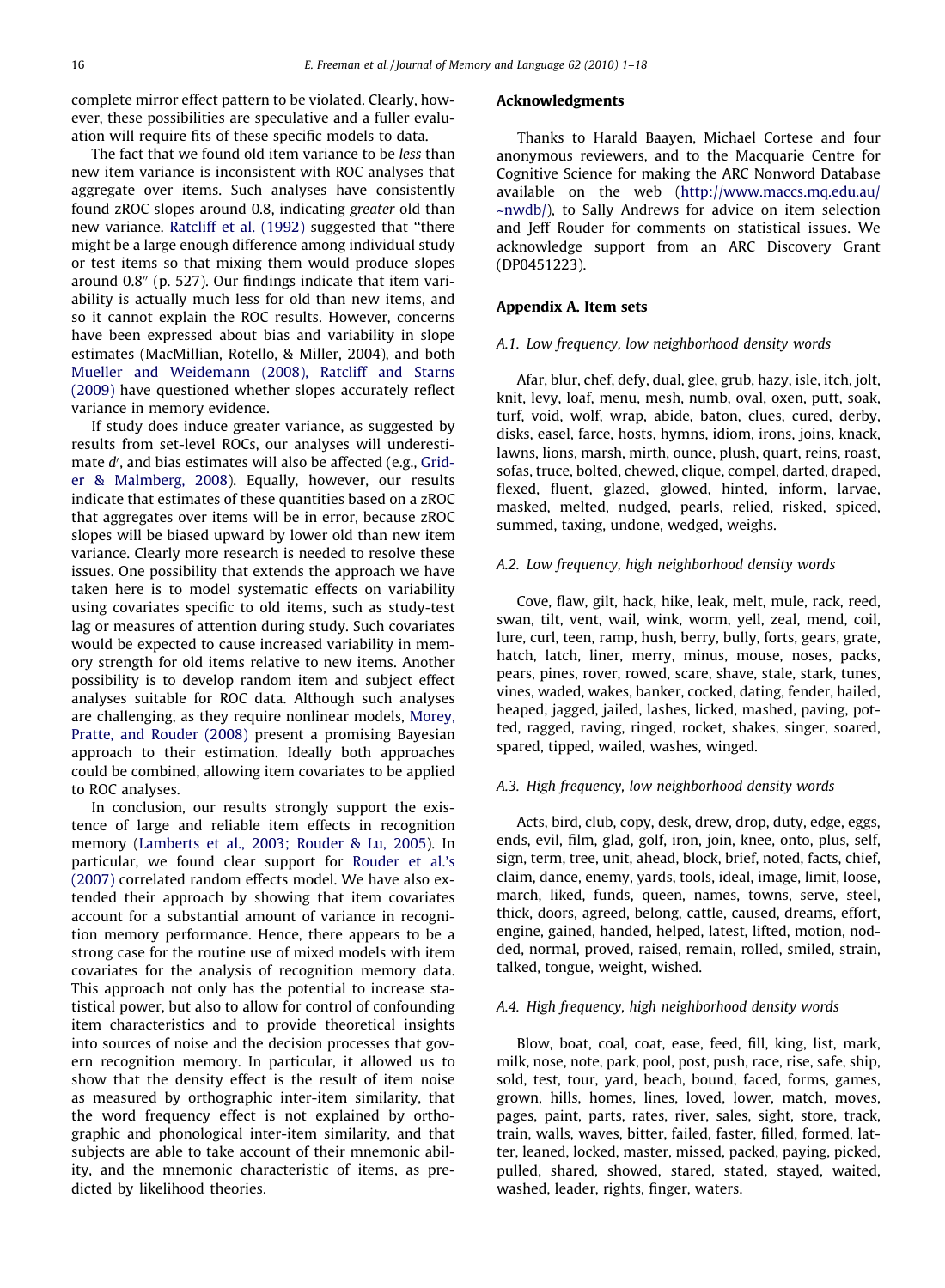#### <span id="page-16-0"></span>Appendix B. Supplementary material

Supplementary data associated with this article can be found, in the online version, at [doi:10.1016/j.jml.2009.09.](http://dx.doi.org/10.1016/j.jml.2009.09.004) [004.](http://dx.doi.org/10.1016/j.jml.2009.09.004)

#### References

- Andrews, S. (1997). The effect of orthographic similarity on lexical retrieval: resolving neighborhood conflicts. Psychonomic Bulletin & Review, 4, 439–461.
- Andrews, S., & Heathcote, A. (2001). Distinguishing common and taskspecific processes in word identification: A matter of some moment? Journal of Experimental Psychology: Learning, Memory, and Cognition, 27, 514–544.
- Baayen, R. H. (2008). Analyzing linguistic data: A practical introduction to statistics using R. Cambridge: Cambridge University Press.
- Baayen, R. H., Davidson, D. J., & Bates, D. M. (2008). Mixed-effects modeling with crossed random effects for subjects and items. Journal of Memory and Language, 59, 390–412.
- Baayen, R. H., Levelt, W. M. J., Schreuder, R., & Ernestus, M. (2008). Paradigmatic structure in speech production. Proceedings of the Chicago Linguistics Society, 43, 1–28.
- Baayen, R. H., Piepenbrock, R., & van Rijn, H. (1993). The CELEX lexical database [CD-ROM]. Philadelphia, PA: Linguistic Data Consortium, University of Pennsylvania.
- Baayen, R. H., Dijkstra, T., & Schreuder, R. (1997). Singulars and plurals in Dutch: Evidence for a parallel dual route model. Journal of Memory and Language, 36, 94–117.
- Bates, D. M. (2005). Fitting linear mixed models in R. R News, 5, 27–30.
- Buchta, C. & Hahsler, M. (2007). cba: Clustering for business analytics. R package version 0.2-4.
- Clark, H. H. (1973). The language-as-a-fixed-effect fallacy: A critique of language statistics in psychological research. Journal of Verbal Learning and Verbal Behavior, 12, 335–359.
- Cleary, A. M., Morris, A. L., & Langley, M. M. (2007). Recognition memory for novel stimuli: The structural regularity hypothesis. Journal of Experimental Psychology: Learning, Memory, and Cognition, 33, 379–393.
- Coltheart, M., Davelaar, E., Jonasson, J. T., & Besner, D. (1977). Access to the internal lexicon. In S. Dornic (Ed.), Attention and performance VI (pp. 535–555). New York: Academic Press.
- Cortese, M. J., Watson, J. M., Wang, J., & Fugett, A. (2004). Relating distinctive orthographic and phonological processes to episodic memory performance. Memory & Cognition, 32, 632-639.
- Cortese, M. J., Watson, J. M., Khanna, M. M., & McCallion, M. (2006). Revisiting distinctive processes in memory. Psychonomic Bulletin & Review, 13, 446–451.
- Criss, A. H. (2006). The consequences of differentiation in episodic memory: Similarity and the strength based mirror effect. Journal of Memory and Language, 55, 461–478.
- Criss, A. H., & Malmberg, K. J. (2008). Evidence in favor of the early-phase elevated-attention hypothesis: The effects of letter frequency and object frequency. Journal of Memory and Language, 59, 331–345.
- Criss, A. H., & McClelland, J. L. (2006). Differentiating the differentiation models: A comparison of the retrieving effectively from memory model (REM) and the subjective likelihood model (SLiM). Journal of Memory and Language, 55, 447–460.
- Criss, A. H., & Shiffrin, R. M. (2004). Interactions between study task, study time, and the low-frequency hit rate advantage in recognition memory. Journal of Experimental Psychology: Learning, Memory, and Cognition, 30, 778–786.
- Davis, C. (2005). N-watch: A program for deriving neighborhood size and other psycholinguistic statistics. Behaviour Research Methods, 37(1), 65–70.
- Dennis, S., & Humphreys, M. S. (2001). A context noise model of episodic word recognition. Psychological Review, 108, 452–478.
- Estes, W. K., & Maddox, W. T. (2002). On the processes underlying stimulus-familiarity effects in recognition of words and nonwords. Journal of Experimental Psychology: Learning, Memory, and Cognition, 28, 1003–1018.
- Gillund, G., & Shiffrin, R. M. (1984). A retrieval model for both recognition and recall. Psychological Review, 91, 1–67.
- Glanc, G. A., & Greene, R. L. (2007). Orthographic neighborhood size effects in recognition memory. Memory & Cognition, 35, 365-371.
- Glanzer, M., & Adams, J. K. (1985). The mirror effect in recognition memory. Memory & Cognition, 13, 8-20.
- Glanzer, M., & Adams, J. K. (1990). The mirror effect in recognition memory: Data and theory. Journal of Experimental Psychology: Learning, Memory, and Cognition, 16, 5–16.
- Glanzer, M., Adams, J. K., & Iverson, G. (1991). Forgetting and the mirror effect in recognition memory: Concentering of underlying distributions. Journal of Experimental Psychology: Learning, Memory, and Cognition, 17, 81–93.
- Glanzer, M., Adams, J. K., Iverson, G. J., & Kim, K. (1993). The regularities of recognition memory. Psychological Review, 100, 546–567.
- Glanzer, M., Hilford, A., & Maloney, L. (2009). Likelihood ratio decisions in memory: Three implied regularities. Psychonomic Bulletin & Review, 16, 431–455.
- Grider, R. C., & Malmberg, K. J. (2008). Discriminating between changes in bias and changes in accuracy for recognition memory of emotional stimuli. Memory & Cognition, 36, 933-946.
- Heathcote, A., Ditton, E., & Mitchell, K. (2006). Word-frequency and wordlikeness mirror effects in episodic recognition memory. Memory & Cognition, 34, 826–838.
- Joordens, S., & Hockely, W. (2000). Recollection and familiarity through the looking glass: When old does not mirror new. Journal of Experimental Psychology: Learning, Memory, and Cognition, 26, 1534–1555.
- Lamberts, K., Brockdorff, N., & Heit, E. (2003). Feature-sampling and random-walk models of individual-stimulus recognition. Journal of Experimental Psychology: General, 132, 351–378.
- Landauer, T. K., & Streeter, L. A. (1973). Structural differences between common and rare words: Failure of equivalence assumptions for theories of word recognition. Journal of Verbal Learning and Verbal Behaviour, 12, 119–131.
- Malmberg, K. J., & Nelson, T. O. (2003). The word-frequency effect for recognition memory and the elevated-attention hypothesis. Memory & Cognition, 31, 35–43.
- Malmberg, K. J., Steyvers, M., Stephens, J. D., & Shiffrin, R. M. (2002). Feature frequency effects in recognition memory. Memory & Cognition, 30, 607–613.
- Macmillan, N. A., & Creelman, C. D. (2005). Detection theory: A users guide (2nd ed.). New York: Cambridge University Press.
- MacMillian, N. A., Rotello, C. M., & Miller, J. O. (2004). The sampling distributions of Gaussian ROC statistics. Perception & Psychophysics, 66, 406–421.
- McClelland, J. L., & Chappell, M. (1998). Familiarity breeds differentiation: A subjective-likelihood approach to the effects of experience in recognition memory. Psychological Review, 105, 734–760.
- McCullagh, P., & Nelder, J. A. (1989). Generalized linear models. London: Chapman & Hall.
- Morey, R. D., Pratte, M. S., & Rouder, J. N. (2008). Problematic effects of aggregation in zROC analysis and a hierarchical modeling solution. Journal of Mathematical Psychology, 52, 376–388.
- Mueller, S. T., & Weidemann, C. T. (2008). Decision noise: An explanation for observed violations of signal detection theory. Psychonomic Bulletin & Review, 15, 465–494.
- Myung, I.-J., & Pitt, M. A. (1997). Applying Occam's razor in modeling cognition: A Bayesian approach. Psychonomic Bulletin & Review, 4, 79–95.
- Quene, H., & van den Bergh, H. (2008). Examples of mixed-effects modeling with crossed random effects and with binomial data. Journal of Memory and Language, 59, 413–425.
- R Development Core Team (2007). R: A language and environment for statistical computing. R Foundation for statistical computing, Vienna, Austria. ISBN 3-900051-07-0, [<http://www.R-project.org>.](http://www.R-project.org)
- Raftery, A. (1995). Bayesian model selection in social research. Sociological Methodology, 25, 111–163.
- Rastle, K., Harrington, J., & Coltheart, M. (2002). 358,534 Nonwords: The ARC nonword database. Quarterly Journal of Experimental Psychology A, 55, 1339–1362.
- Ratcliff, R., Sheu, C.-F., & Gronlund, S. (1992). Testing global memory models using ROC curves. Psychological Review, 99, 518–535.
- Ratcliff, R., & Starns, J. J. (2009). Modeling confidence and response time in recognition memory. Psychological Review, 116, 59–83.
- Reder, L. M., Angstadt, P., Cary, M., Erickson, M. A., & Ayers, M. A. (2002). A reexamination of stimulus-frequency effects in recognition: Two mirrors for low- and high-frequency pseudowords. Journal of Experimental Psychology: Learning, Memory, and Cognition, 28, 138–152.
- Roediger, H. L., & McDermott, K. B. (1995). Creating false memories: Remembering words not presented. Journal of Experimental Psychology: Learning, Memory, and Cognition, 21, 803–814.